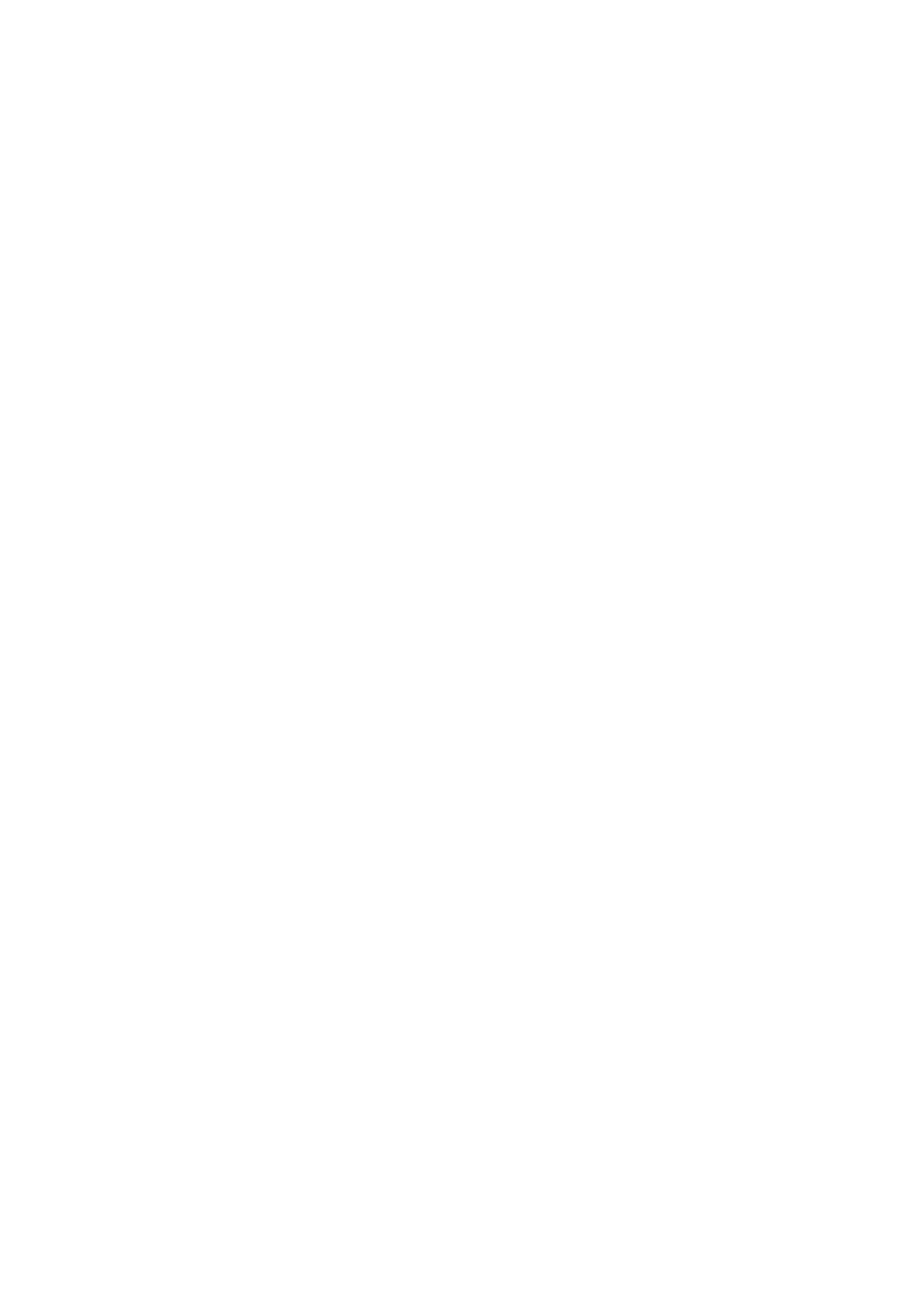## **LEGAL PROFESSION ACT 2008**

#### LEGAL PROFESSION (SUPREME COURT) (CONTENTIOUS BUSINESS) REPORT 2014

Made by the Legal Costs Committee under Division 5 of Part 10 of the *Legal Profession Act 2008* (**Act**)

## **PART 1—PRELIMINARY**

#### **1. Citation**

- (a) This Report may be cited as the *Legal Profession (Supreme Court) (Contentious Business) Report 2014*.
- (b) The Determination set out in the Schedule to this Report is referred to in this Report as the *Legal Profession (Supreme Court) (Contentious Business) Costs Determination 2014*.
- (c) The citation for this Report (compared to previous Reports) has been amended to be consistent with the title of the Act.

## **PART 2—NOTICE AND ENQUIRIES**

## **2. Notice under section 278 of the Act**

The Legal Costs Committee has complied with the notice provisions of section 278 of the Act.

## **3. Inquiries and submissions under section 277 of the Act**

Before making the *Legal Profession (Supreme Court) (Contentious Business) Determination 2014*, the Legal Costs Committee—

- (1) (a) reviewed all submissions received as a result of the notice given under section 278 of the Act including those made by The Law Society of Western Australia (Inc) and The Western Australian Bar Association (Inc);
	- (b) reviewed the impact of movements in the Consumer Price and Wage Price Indices for the financial year ending June 2013, and for the September 2013, December 2013 and March 2014 quarters;
	- (c) conferred with the Hon. Chief Justice of Western Australia; and
	- (d) conferred with other legal practitioners.
- (2) (a) In the submissions referred to in paragraph  $3(1)(a)$  above, the lack of parity between the hourly rates allowed for Senior Practitioners practising in the amalgam and those Counsel who are of considerable experience but who have not been appointed as Queens Counsel or Senior Counsel, is noted.
	- (b) The Legal Costs Committee has given serious consideration to whether a distinction between practitioners acting as barristers of more than 10 years post admission experience and those of less than 10 years post admission experience should be made. Having consulted with the profession and with the Chief Justice, the Legal Costs Committee has determined that a structural change of this nature to the Determination is not presently justified.
	- (c) The difference in rates between Senior Practitioners practising in the amalgam and Counsel practising at the independent bar has historically been attributable to the substantially lower costs of practice for those at the independent bar, as compared with practitioners in the amalgam, who generally offer clients a wider range of services.
	- (d) The Legal Costs Committee has not been provided with sufficient evidence that suggests this historical differential has altered so that the costs incurred by members of the independent bar are now proportionally equivalent to those incurred by law practices in the amalgam.
	- (e) Furthermore, to make a structural change to the Determination of the nature identified above, even if the necessary information were made available, it would be necessary for the Legal Costs Committee to consider what would be a likely substantial increase in Counsel rates in light of the consumer protection and access to justice objectives of the Determination. This in turn would include giving consideration to the fact that many practitioners, including those at the independent bar, already enter into written agreements under the Act at rates which are in excess of those provided for in the Determination.

## **PART 3—REPORT OF LEGAL COSTS COMMITTEE'S CONCLUSIONS**

#### **4. Maximum hourly and daily rates changed—scale of costs amended**

- (a) The information gained as a result of the inquiries and submissions described in clause 3 satisfied the Legal Costs Committee that the manner in which legal services are provided made it appropriate to continue to adopt the hourly and daily rates charged by law practices as the basis for the rates used in the *Legal Profession (Supreme Court) (Contentious Business) Determination 2014*.
- (b) It is the recommendation of the Legal Costs Committee that—
	- (1) as a result of the inquiries and submissions described in clause 3;
	- (2) having considered the impact of relevant Australian Bureau of Statistics data;
	- (3) having considered submissions and data from The Law Society of Western Australia and the Western Australian Bar Association; and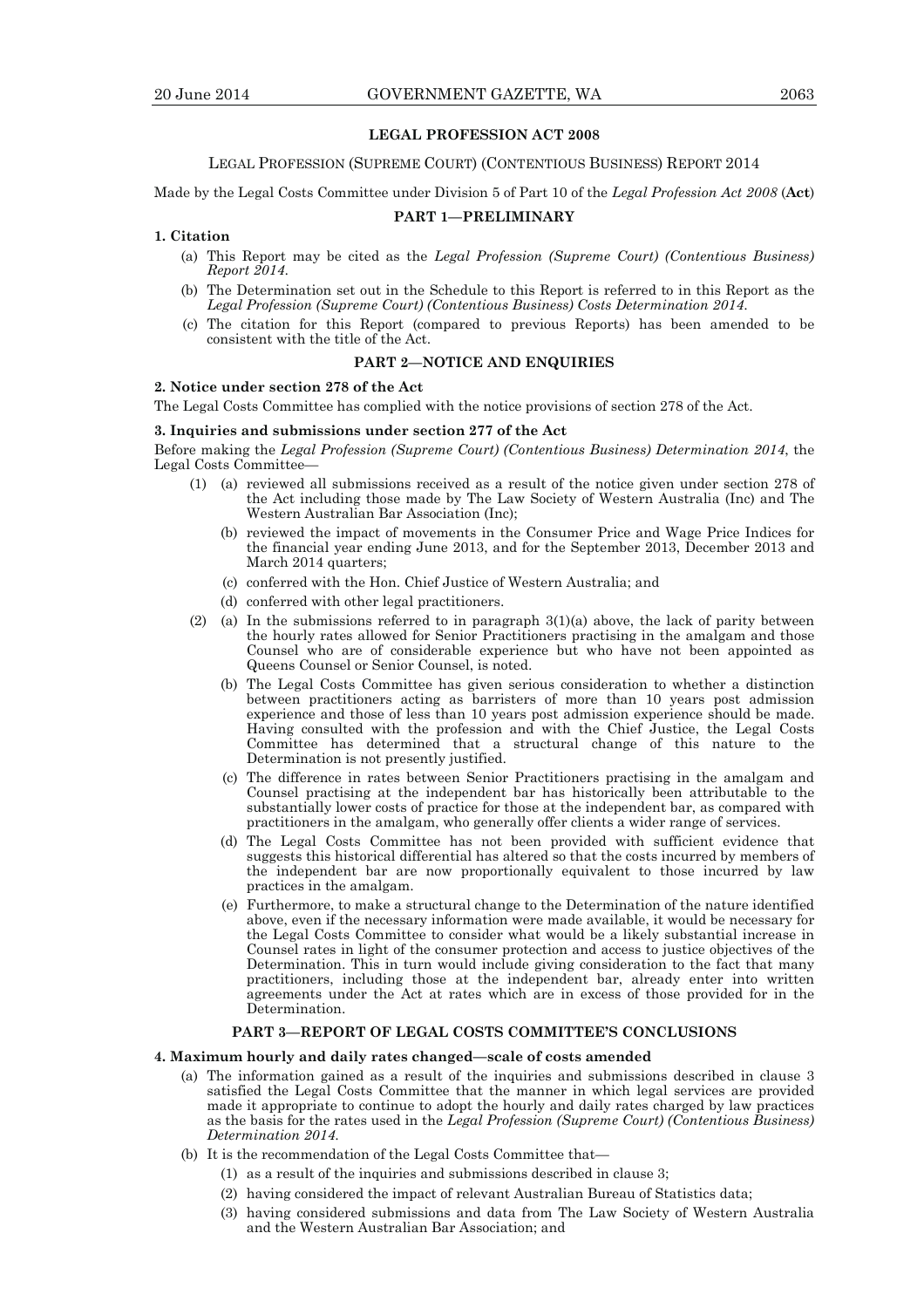(4) taking into account the incidental administrative implications of the calculation of the Goods and Services Tax,

the hourly and daily rates referred to in subclause  $4(a)$  be varied from the hourly and daily rates used in the *Legal Practitioners (Supreme Court) (Contentious Business) Determination 2012*1 as the basis for the recommended scale of costs which have been generally rounded up or down to represent various, increases of approximately 6% inclusive of the Goods and Services Tax and for administrative convenience, divisible by 11. Those rates are set out in Table A of the *Legal Profession (Supreme Court) (Contentious Business) Determination 2014*.

- (c) It is the recommendation of the Legal Costs Committee, as a result of the inquiries and submissions described in clause 3, the scale of costs be varied in the manner set out in Table B of the *Legal Profession (Supreme Court) (Contentious Business) Determination 2014*.
- (d) The recommendations of the Legal Costs Committee are not intended to override any entitlement of a law practice to make a written agreement as to costs with a client under the Act or any successor legislation.

TED SHARP, Chairman.

ANGELA GAFFNEY, Member.

CLARE THOMPSON, Member.

MARCUS COCKER, Member.

JANICE DUDLEY, Member.

MATTHEW CURWOOD, Member.

Schedule

————

#### **LEGAL PROFESSION ACT 2008**

LEGAL PROFESSION (SUPREME COURT) (CONTENTIOUS BUSINESS)

DETERMINATION<sub>2014</sub>

Made by the Legal Costs Committee under section 275 of the *Legal Profession Act 2008* (**Act**)

## **1. Citation**

- (a) This Determination may be cited as the *Legal Profession (Supreme Court) (Contentious Business) Determination 2014*.
- (b) The citation for this Determination (compared to previous Determinations) has been amended to be consistent with the title of the Act.

#### **2. Commencement**

This Determination comes into operation on 1 July 2014.

#### **3. Application**

- (a) This Determination applies to the remuneration of law practices in respect of contentious business carried out by law practices in or for the purposes of proceedings before—
	- (1) The Supreme Court; and
	- (2) The District Court other than contentious business to which the *Legal Profession (District Court Appeals) (Contentious Business) Determination 2014* applies.
- (b) This Determination does not apply to the remuneration of law practices based on a written agreement as to costs under the *Legal Profession Act 2008* or any successor legislation.
- (c) This Determination does not apply to the remuneration of law practices based on costs incurred before 1 July 2014.

#### **4. Application of 0.66, r11(3), r13, r18, r19, r20(3), r21 and r23 of the** *Rules of the Supreme Court*

In the circumstances set out in Order 66, rules 11(3), 13, 18, 19, 20(3), 21 and 23 of the *Rules of the Supreme Court*, the Legal Costs Committee determines that the Court or the Taxing Officer, as the case may be, has the power to make the orders and allowances referred to in those rules.

## **5. Item 35 for negotiated motor vehicle personal injury claims**

The Legal Costs Committee notes that it has previously resolved to introduce a category in the *Legal Practitioners (Supreme Court) (Contentious Business) Determination 2012*2 relating to claims under the *Motor Vehicle (Third Party Insurance) Act 1943 (WA)* ("Motor Vehicle Act") which are settled by negotiation between the parties at a pre trial conference.

The allowance set out in item 35 is intended to apply to claims for personal injury under the Motor Vehicle Act which follow a standard procedural pathway.

The Legal Costs Committee then conferred widely about the introduction of such an item within the Determination. A variety of views and opinions was expressed to the Legal Costs Committee.

 $\overline{a}$ 

<sup>1</sup> Published in Gazette 29 October 2012

<sup>&</sup>lt;sup>2</sup> Published in Gazette 29 October 2012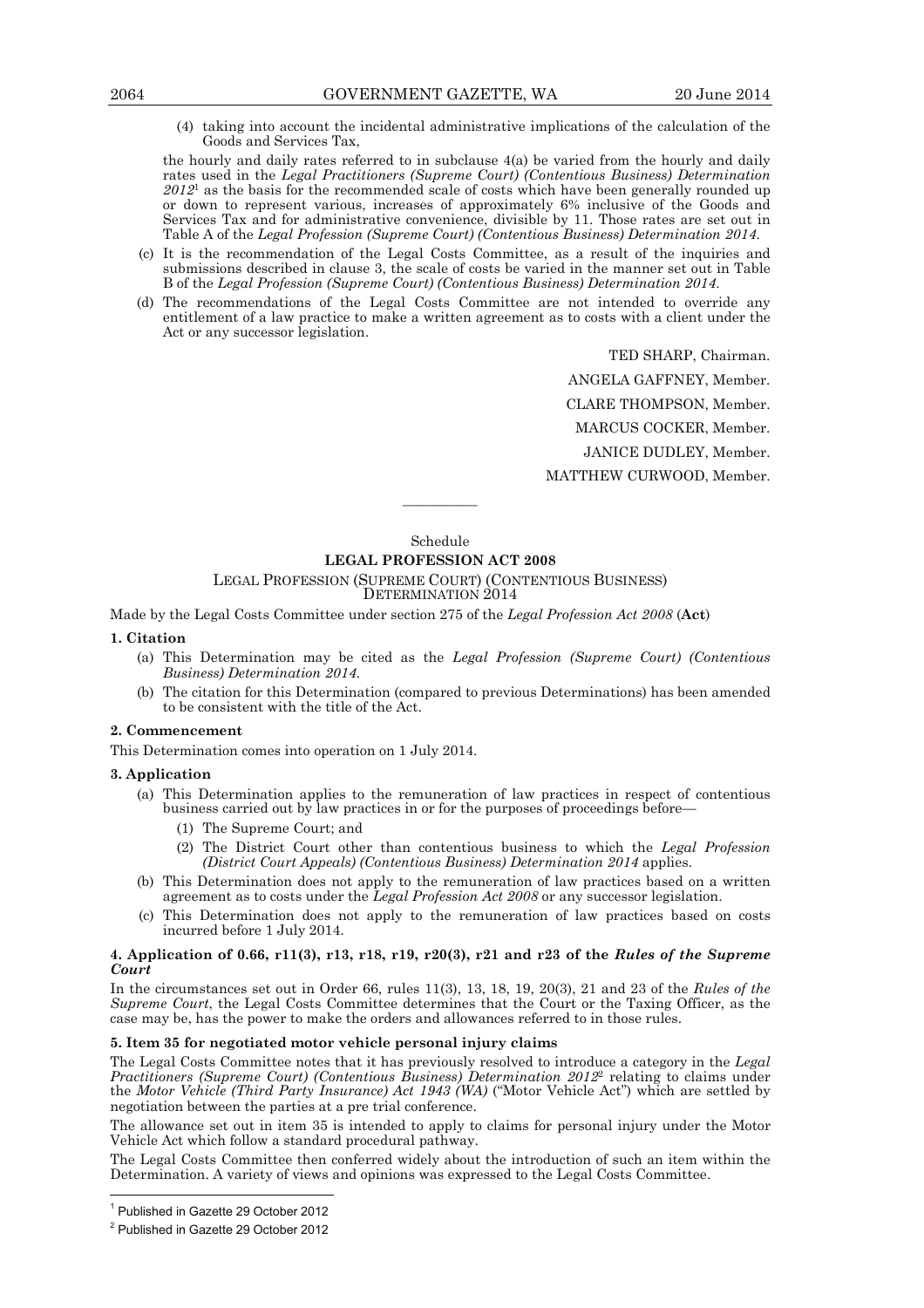## **When should item 35 apply?**

Item 35 is not a "one-size fits all" intended to apply to claims under the Motor Vehicle Act. The Legal Costs Committee recognises that—

- No two legal cases are the same:
- Every claim has different circumstances which form part of the factual and legal matrix which practitioners and clients must deal with;
- In some cases, liability is admitted but contributory negligence is pleaded by a defendant; and
- In some cases causation issues arise.

Notwithstanding the variables that apply to every legal case, the *District Court Rules 2005* provide that claims under the Motor Vehicle Act follow a standard procedural pathway. The rules provide a timetable for discovery and interrogatories and are designed to minimise the need for the parties to make chambers applications. The 2011 Annual Review of the District Court of Western Australia makes clear that an overwhelming majority of claims settle without going to trial. The Legal Costs Committee considered, in these circumstances, it was appropriate to adopt a short form scale item.

It was, and remains the Legal Costs Committee's view, that certain procedures (for example, contested interlocutory applications of substance or formal mediation conferences which take place after failed attempts to settle the matter at a pre trial conference) are indicative that the proceedings fall outside item 35.

Further, item 35 is not intended to apply to a claim which proceeds to a listing conference for the allocation of trial dates where significant preparation of the case for trial has occurred.

Item 35 cannot be used by a defendant to fix a defendant's costs.

## **Who decides whether item 35 applies?**

If either a plaintiff or a defendant (or on a practitioner/client basis either the practitioner or the client) considers that the allowance under item 35 either exceeds a reasonable allowance for the work carried out, or is insufficient remuneration for the work carried out, then any party may require the plaintiff (or in the event of a practitioner and client, the plaintiff's practitioner) to prepare a bill of costs in the usual manner and have those costs assessed by the Court under other items of this Determination.

#### **When will it be decided whether item 35 applies?**

At the time when a settlement of the quantum of a claim (exclusive of legal costs) has been agreed, the parties may agree to have costs awarded/determined in accordance with item 35.

#### **Is item 35 inclusive of disbursements?**

The amount in item 35 does not include disbursements other than copying covered by item 31. It was and remains the Legal Costs Committee's view that disbursements incurred for any claim under the Motor Vehicle Act should be added to item 35 on the same basis as under item 34.

#### **6. Catastrophic personal injury claims**

As noted in the *Legal Practitioners (Supreme Court) (Contentious Business) Determination 2012*, the Legal Costs Committee then resolved that the costs associated with preparation of catastrophic personal injury claims for trial should be taxed or fixed without limit to the number of hours fixed under item 17 where the Court has declared a claim to be one for a catastrophic injury.

The Legal Costs Committee conferred with the Chief Justice of Western Australia and the then Principal Registrar of the District Court of Western Australia, and anticipated that the Courts would develop their own procedures for determination of whether a case is a catastrophic personal injury claim.

The Legal Costs Committee was, and remains of the view, that a determination of whether a case is a catastrophic personal injury claim for the purposes of item 17 would involve the assessment of two criteria—

- (a) The injury or injuries sustained by the plaintiff that are at issue in the proceedings; and
- (b) By virtue of the injury or injuries, whether an extra burden is placed upon the practitioners involved in the case for the preparation of the case for trial.

It is intended that the increase to the scale limit could apply to any or all parties not solely the plaintiff.

In making this Determination, the Legal Costs Committee has considered and accepted the submission by The Law Society of Western Australia (Inc) that if a claim is declared by the Court to be a catastrophic personal injury claim, the limit on the number of hours and days in item 16(b), 20(a) and 20(b) in Table B should be removed.

Despite the lack of procedural rules for making such a declaration and the decision of the District Court of Western Australia in *McGlinn as administrator for Jeffrey Craig McGlinn v Joondalup Hospital Pty Ltd* [No 2] [2014] WADC 3, the Legal Costs Committee has resolved to maintain the scope to remove the limits in this Determination to catastrophic personal injury claims so that the cap on costs can be removed, regardless of when that declaration may be made by the Court during the course of any proceedings.

The Legal Costs Committee remains of the view that determination as to whether a matter is a catastrophic personal injury should be made as early as possible in proceedings.

The Legal Costs Committee has noted that rules of Court incorporating procedures for declaring whether a case is a catastrophic personal injury claim have not yet been implemented.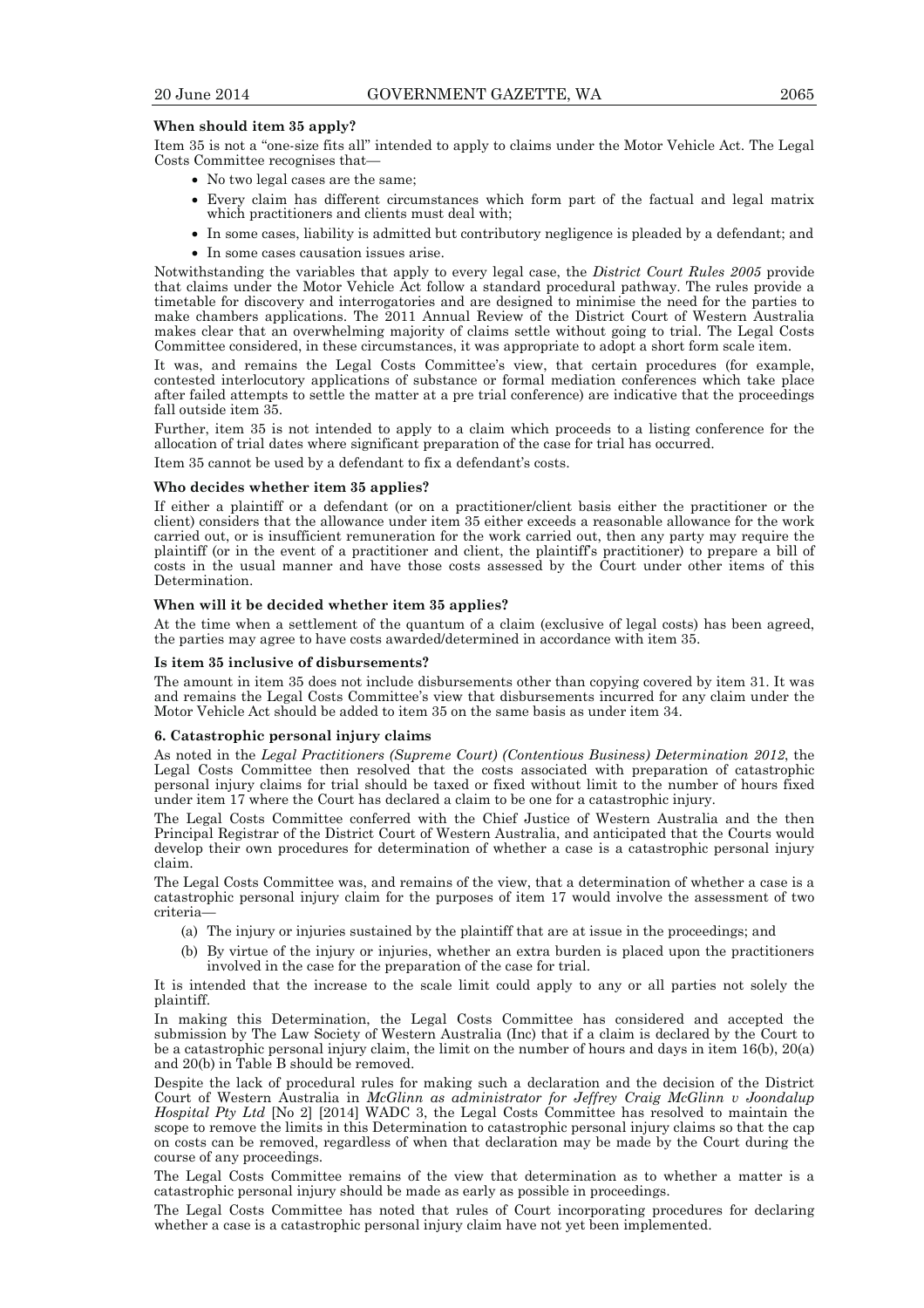## **7. New item 20(g)**

This Determination introduces a new item 20(g) which makes an allowance for the preparation of written closing submissions following trial. The Committee has included this item following its consideration of a submission made by the Law Society in light of changing practice, particularly (but not exclusively), in longer cases in the Commercial and Managed Cases List in the Supreme Court.

The item is not intended to be utilised to recover costs associated with any part of written submissions which are otherwise written, or able to be written, on a trial day, as to which the commentary in paragraph 8(c) below applies.

The item is intended to apply only when the trial judge adjourns a trial after the closing of evidence and makes orders for the filing and service of written submissions and later oral addresses, or for the filing and service of written submissions in substitution of oral addresses. In all cases, it requires an order to that effect to be made.

#### **8. Maximum hourly and daily rates**

- (a) The hourly and daily rates set out in Table A are the maximum hourly and daily rates, inclusive of GST, which the Legal Costs Committee determines shall be used to calculate the dollar amounts in the scale of costs set out in Table B. Each item in the scale of costs specifies a dollar amount with reference to the practitioner.
- (b) The rates referred to in paragraph (a) were ascertained in the manner set out in clause 4 of the *Legal Profession (Supreme Court) (Contentious Business) Report 2014*.
- (c) The daily rates set out in Table A are intended to cover all work done on a hearing or trial day, whether in or out of court, including preparation of written submissions and are not intended to be supplemented in any way by additional hourly charges given that the maximum number of hours allowed for the daily rate is 10 hours per day.
- (d) The items in Table B are not intended to be calculated on the basis of a minimum 6 minute unit.

| anıe |  |
|------|--|
|------|--|

| <b>Fee Earner</b>                                                                          | Maximum allowable<br>hourly and daily<br>rates |
|--------------------------------------------------------------------------------------------|------------------------------------------------|
| Senior Practitioner (admitted for 5 years or more) (SP) <sup>o</sup><br>hourly rate        | \$473                                          |
| Junior Practitioner (admitted for less than 5 years) (JP) <sup>o</sup><br>hourly rate      | \$330                                          |
| Clerk/Paralegal (CPL) hourly rate                                                          | \$231                                          |
| Counsel fees charged as a disbursement to practitioners or<br>charged by in-house Counsel— |                                                |
| Counsel $(C)^*$ hourly rate<br>daily rate                                                  | \$385<br>\$3,850                               |
| Senior Counsel (SC) <sup>**</sup> hourly rate<br>daily rate                                | \$671<br>\$6,710                               |

- ° The reference to Junior Practitioner or to Senior Practitioner in this Determination includes all legal practitioners even if the services were rendered in another State or Territory. Where a local practitioner has held an interstate practice certificate, the length of admission in that other jurisdiction is to be counted in assessing that practitioner's years of admission for the purposes of this Determination.
- The reference to Counsel in this Determination means a practitioner acting as a barrister other than a Senior Counsel.
- The reference to Senior Counsel in this Determination means a person within the meaning of item 11 or item 12 of Regulation 5(2) of the *Legal Profession Regulations 2009*  (WA).

#### **9. Costs**

- (a) Subject to the provisions of the Act permitting a law practice to make a written agreement as to costs with a client, the costs of or in relation to a party to an action or other proceeding (inclusive of GST and counsel fees, but exclusive of other disbursements)—
	- (1) recoverable by one party from another party; or
	- (2) payable by a party to that party's own law practice,

shall not exceed the amounts set out in Table B (except as otherwise provided in item 33 of Table B).

 (b) Allowances made under item 33 of Table B are only to be awarded as between a law practice and its client, or if costs are awarded on an indemnity basis and not between party and party unless the Court otherwise orders.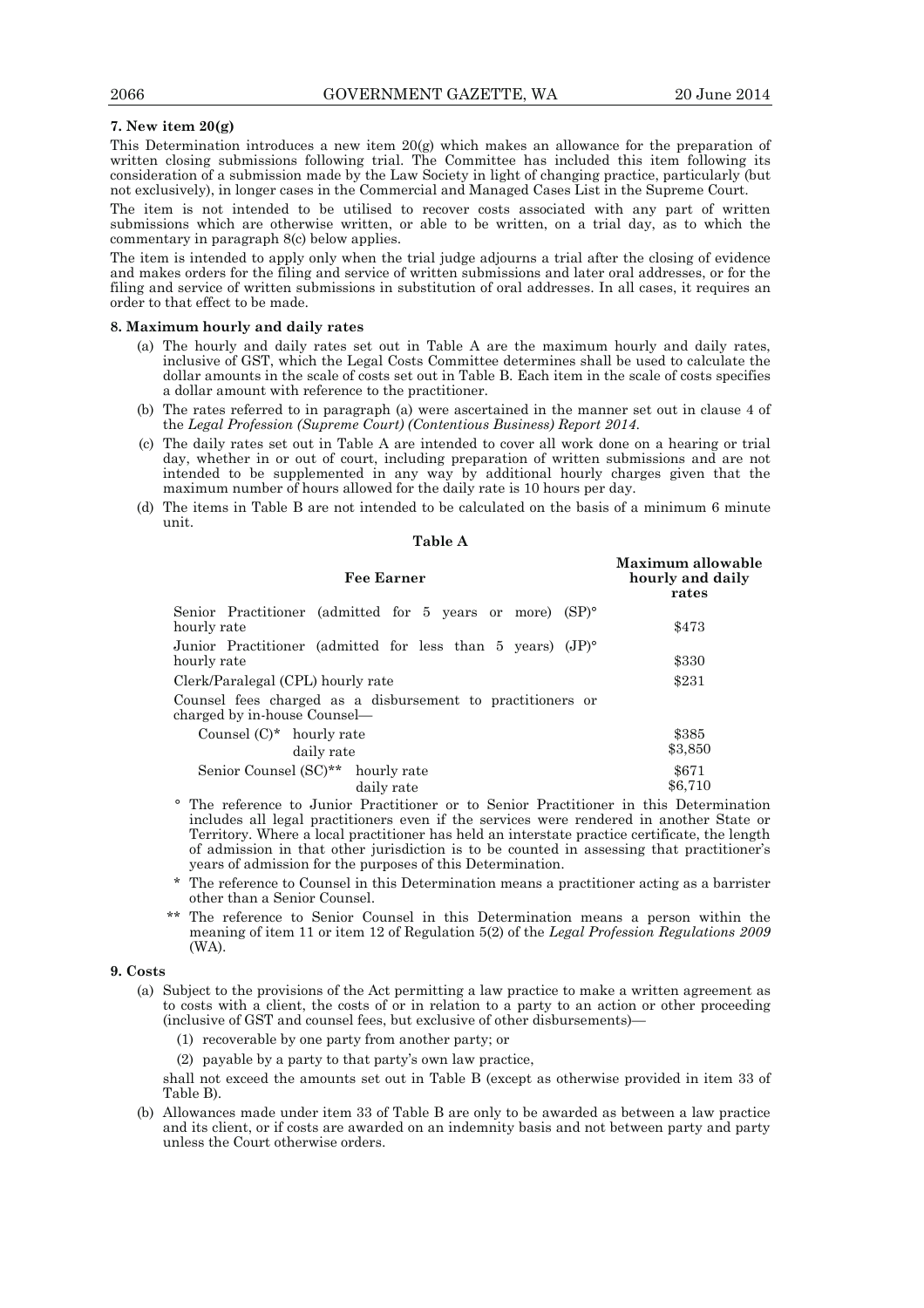## **TABLE B SUPREME COURT SCALE OF COSTS 2014**

| Item           |                                                                                                                                                                                                         | <b>Time</b>                                            | Fee<br>earner  | \$     |
|----------------|---------------------------------------------------------------------------------------------------------------------------------------------------------------------------------------------------------|--------------------------------------------------------|----------------|--------|
| $\mathbf{1}$   | Writ-                                                                                                                                                                                                   |                                                        |                |        |
|                | (a) Writ of summons, whether specially or<br>endorsed,<br>including<br>generally<br>instructions, but excluding Statement of                                                                            | 1.5 hours                                              | <b>SP</b>      | 715    |
|                | Claim                                                                                                                                                                                                   |                                                        |                |        |
|                | (b) For each additional defendant                                                                                                                                                                       |                                                        |                | 77     |
|                | (c) Statement of Claim                                                                                                                                                                                  | 10 hours                                               | SP             | 4,730  |
| $\sqrt{2}$     | Next friend or guardian <i>ad litem</i>                                                                                                                                                                 | 3 hours                                                | J <sub>P</sub> | 990    |
| 3              | Defence-                                                                                                                                                                                                |                                                        |                |        |
|                | (a) Memorandum of appearance                                                                                                                                                                            |                                                        |                | 99     |
|                | (b) Defence                                                                                                                                                                                             | 10 hours                                               | SP             | 4,730  |
|                | (c) Counterclaim                                                                                                                                                                                        | 10 hours                                               | SP             | 4,730  |
| $\overline{4}$ | Reply and other pleadings-                                                                                                                                                                              |                                                        |                |        |
|                | Reply (if necessary), defence to counterclaim, or<br>any other pleading                                                                                                                                 | 10 hours                                               | SP             | 4,730  |
| $\overline{5}$ | (a) Third party notice                                                                                                                                                                                  | 2 hours                                                | SP             | 946    |
|                | (b) Pleadings in third party proceedings                                                                                                                                                                | 6 hours                                                | SP             | 2,838  |
| 6              | (a) Requesting particulars of a pleading<br>(where and to the extent necessary)                                                                                                                         | 3 hours                                                | J <sub>P</sub> | 990    |
|                | (b) Giving particulars of a pleading                                                                                                                                                                    | 5 hours                                                | $J\mathrm{P}$  | 1,650  |
| $\overline{7}$ | Discovery-                                                                                                                                                                                              |                                                        |                |        |
|                | (a) Notice requiring discovery                                                                                                                                                                          |                                                        |                | 66     |
|                | (b) Giving discovery of documents                                                                                                                                                                       | 10 hours                                               | SP             | 4.730  |
| 8              | Inspection-<br>Inspection and giving inspection of discovered<br>documents whether by personal attendance or<br>otherwise                                                                               | per hour                                               | <b>SP</b>      | 473    |
| 9              | Interrogatories-                                                                                                                                                                                        |                                                        |                |        |
|                | (a) Delivery of interrogatories                                                                                                                                                                         | 5 hours                                                | SP             | 2,365  |
|                | (b) Answers to interrogatories                                                                                                                                                                          | 10 hours                                               | SP             | 4,730  |
| 10             | Chambers-                                                                                                                                                                                               |                                                        |                |        |
|                | (a) Proceedings in Chambers other than<br>proceedings to which item 11 applies                                                                                                                          | 2 days<br>preparation,<br>1 day<br>hearing;            | C              | 11,550 |
|                | (b) Attending on a reserved judgment in<br>Chambers<br><i>(including)</i><br>preparation,<br>consideration of reasons for decision and<br>all necessary work and attendances to<br>obtain final orders) | per hour                                               | SP             | 473    |
|                | (c) Consent Orders including conferral but<br>excluding extraction                                                                                                                                      | 1.5 hours                                              | J <sub>P</sub> | 495    |
| 11             | Motions and originating process-                                                                                                                                                                        |                                                        |                |        |
|                | (a) Originating motion, originating summons<br>or originating application                                                                                                                               | 2 days<br>preparation:<br>1 day                        | $\mathbf C$    |        |
|                |                                                                                                                                                                                                         | hearing and<br>preparation<br>of case-50<br>hours      | SP             | 35,200 |
|                | (b) For 2nd and each successive day of<br>hearing                                                                                                                                                       |                                                        | $\mathbf C$    | 3,850  |
|                | (c) Attendance at hearing by instructing<br>legal practitioner                                                                                                                                          | per hour                                               | SP             |        |
| 12             | Proceedings in Court not otherwise provided for,<br>including appeals from a Registrar                                                                                                                  | 2 days<br>preparation;<br>$\frac{1}{2}$ day<br>hearing | $\mathcal{C}$  | 9,625  |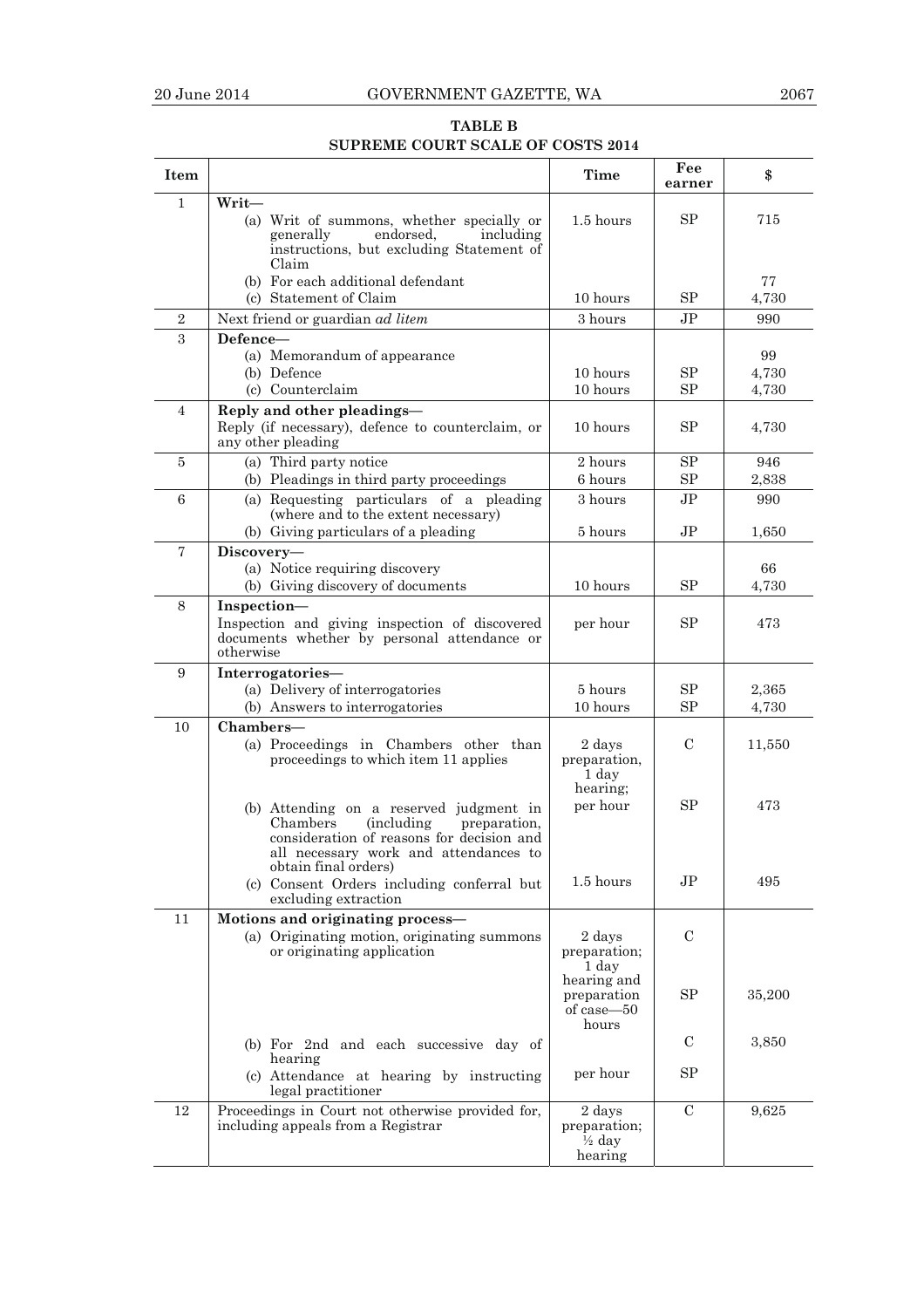## 2068 GOVERNMENT GAZETTE, WA 20 June 2014

| Item |                                                                                                                                                                                                                                                                                                                                                                                                                                                                                               | Time                                                        | Fee<br>earner  | \$                                                                   |
|------|-----------------------------------------------------------------------------------------------------------------------------------------------------------------------------------------------------------------------------------------------------------------------------------------------------------------------------------------------------------------------------------------------------------------------------------------------------------------------------------------------|-------------------------------------------------------------|----------------|----------------------------------------------------------------------|
| 13   | Listing Conference-<br>Attending at a Listing Conference (convened<br>pursuant to Order 29 Rule 8 of the Rules of the<br>Supreme Court or Rule 43 of the District Court<br>Rules) and all necessary preparation                                                                                                                                                                                                                                                                               | per hour                                                    | SP             |                                                                      |
| 14   | Entry of judgment without trial                                                                                                                                                                                                                                                                                                                                                                                                                                                               |                                                             |                | 231                                                                  |
| 15   | Offers of compromise, notices, practice<br>directions. etc-<br>(a) Payment into or out of Court                                                                                                                                                                                                                                                                                                                                                                                               | 2 hours                                                     | $\rm{JP}$      | 660                                                                  |
|      | (b) Offer of compromise under O.24A<br>(c) Acknowledgment of offer under O.24A<br>(d) Acceptance of offer of compromise under                                                                                                                                                                                                                                                                                                                                                                 | 4 hours<br>4 hours                                          | SP<br>SP       | 1,892<br>66<br>1,892                                                 |
|      | O.24A<br>(e) Notice of offer to consent to judgment<br>(f) Other notices and certificates referred to<br>or required by the Rules or procedures of<br>the court (including practice directions)                                                                                                                                                                                                                                                                                               | 2 hours                                                     | SP             | 946<br>77                                                            |
| 16   | Entry for trial/Entry for hearing-<br>(a) Advising on, and preparing, documents<br>required to be filed by the Rules of the<br>Supreme Court or the Rules of the<br>District Court                                                                                                                                                                                                                                                                                                            | 2 hours                                                     | SP             | 946                                                                  |
|      | (b) Preparation of Schedules (if any) required<br>by District Court Rules 45C and 45D                                                                                                                                                                                                                                                                                                                                                                                                         | 8 hours*                                                    | SP             | 3,784                                                                |
|      | (c) Advice on evidence<br>* In relation to particulars of damages under<br>District Court Rule 45C, if the claim is one<br>declared by the Court to be a catastrophic<br>personal injury claim, the time reasonably spent<br>by a legal practitioner, or by a clerk or paralegal<br>of a legal practitioner in preparation of case for<br>trial, shall not be limited to 8 hours but shall be<br>such amount that is reasonable in all of the<br>circumstances.                               | per hour                                                    | C/SC           |                                                                      |
| 17   | Preparation of case—                                                                                                                                                                                                                                                                                                                                                                                                                                                                          |                                                             |                |                                                                      |
|      | Preparation of case for trial (includes work<br>reasonably and necessarily undertaken prior to<br>commencement of proceedings)<br>* If the claim is one declared by the Court, to be a<br>catastrophic personal injury claim, the time<br>reasonably spent by a legal practitioner, or by a<br>clerk or paralegal of a legal practitioner in<br>preparation of case for trial shall not be limited to<br>120 hours but shall be such amount that is<br>reasonable in all of the circumstances | 120 hours*                                                  | SP             | 56,760                                                               |
| 18   | Examination of witness before trial, pursuant to<br>order                                                                                                                                                                                                                                                                                                                                                                                                                                     |                                                             |                | An<br>allowance<br>in<br>accordance<br>with item<br>$20(c)$ or $(d)$ |
| 19   | Application for and striking jury                                                                                                                                                                                                                                                                                                                                                                                                                                                             | 1 hour                                                      | J <sub>P</sub> | 330                                                                  |
| 20   | Trial-<br>Counsel fees<br>(a) Fee on brief, i.e. first day of trial and<br>preparation (including submissions)                                                                                                                                                                                                                                                                                                                                                                                | $3.5 \text{ days}^*$<br>preparation;<br>1st day of<br>trial | $\mathbf C$    | 17,325                                                               |
|      | (b) Fee on brief for Senior Counsel, i.e. first<br>day of trial and preparation (including<br>submissions)                                                                                                                                                                                                                                                                                                                                                                                    | $3.5 \text{ days}^*$<br>preparation;<br>1st day of<br>trial | <b>SC</b>      | 30,195                                                               |
|      | (c) Counsel fee for the second and each                                                                                                                                                                                                                                                                                                                                                                                                                                                       |                                                             | C              | 3,850                                                                |
|      | successive day of hearing<br>(d) Counsel fee for Senior Counsel for second<br>and each successive day of hearing                                                                                                                                                                                                                                                                                                                                                                              |                                                             | SC             | 6,710                                                                |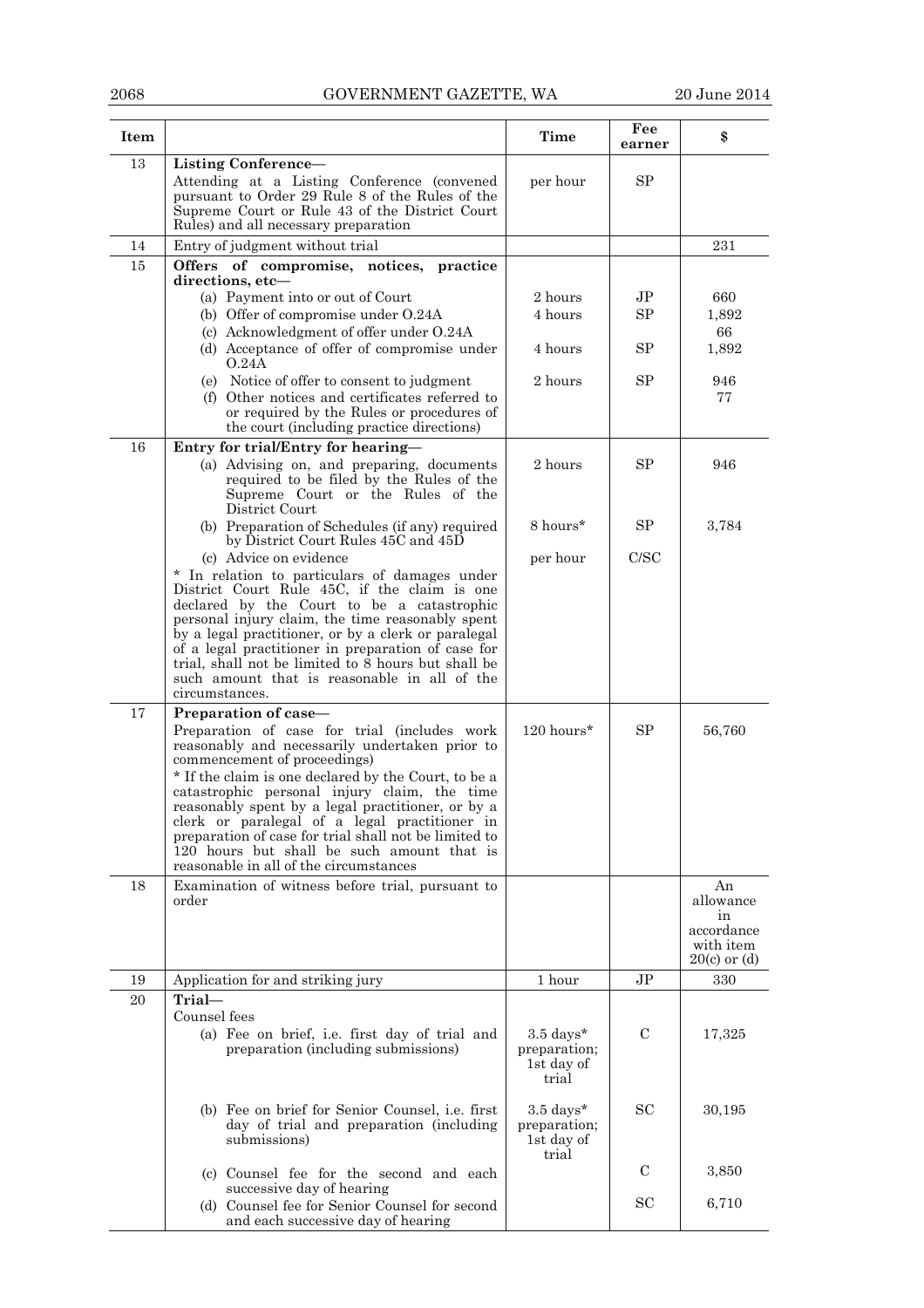| Item |                                                                                                                                                                                                                                                                                                          | <b>Time</b>                                           | Fee<br>earner       | \$                                                                      |
|------|----------------------------------------------------------------------------------------------------------------------------------------------------------------------------------------------------------------------------------------------------------------------------------------------------------|-------------------------------------------------------|---------------------|-------------------------------------------------------------------------|
|      | (e) Instructing legal practitioner attending<br>trial                                                                                                                                                                                                                                                    | per hour                                              | SP.                 | 473                                                                     |
|      | (f) Clerk attending trial<br>(g) Preparation<br>οf<br>written<br>closing<br>submissions-<br>(1) when ordered by the trial judge;<br>(2) for filing and service prior to an                                                                                                                               | per hour                                              | C/PL<br>SC/C        | 231<br>Such<br>amounts<br>as are<br>reasonable                          |
|      | adjourned date for oral addresses,<br>or in substitution of oral addresses;<br>and<br>(3) which could not reasonably have<br>been undertaken during the course                                                                                                                                           |                                                       |                     | in the<br>circum-<br>stances                                            |
|      | of the trial<br>(h) Attending<br>reserved<br>judgment<br>on<br>(including preparation, consideration of<br>reasons for decision and all necessary<br>work and attendances to obtain final                                                                                                                | per hour                                              | SP                  |                                                                         |
|      | orders)<br>(i) for each five hearing days after the first<br>five, additional fee on brief                                                                                                                                                                                                               | 1 day                                                 | SC/C                |                                                                         |
|      | * If the claim is one declared by the Court to be a<br>catastrophic personal injury claim, the time<br>reasonably spent by Counsel or Senior Counsel in<br>preparation of case for trial shall not be limited to<br>3.5 days but shall be such amount that is<br>reasonable in all of the circumstances. |                                                       |                     |                                                                         |
| 21   | Re-trial or Re-hearing<br>(a) Preparation of case for re-trial<br><sub>or</sub>                                                                                                                                                                                                                          |                                                       |                     | Such                                                                    |
|      | re-hearing<br>(b) Re-trial or re-hearing                                                                                                                                                                                                                                                                 |                                                       |                     | amounts<br>as are<br>reasonable<br>in the<br>circum-<br>stances         |
| 22   | (a) Special case, case stated (otherwise than<br>by way of appeal) or trial of an issue<br>(b) For the second and each successive day of<br>the trial or hearing                                                                                                                                         |                                                       |                     | Such<br>amounts<br>as are<br>reasonable<br>in the<br>circum-<br>stances |
| 23   | Appeals to the Court of Appeal and Single<br>Judge appeals (including appeals by way of<br>case stated) and applications for leave to<br>appeal                                                                                                                                                          |                                                       |                     |                                                                         |
|      | (a) Appeal Notice, Service Certificate, Notice<br>of Respondent's Intention                                                                                                                                                                                                                              |                                                       |                     | 473                                                                     |
|      | (b) Appellant's Case, Respondent's Answer<br>including<br>relevant<br>forms<br>and<br>all<br>annexures                                                                                                                                                                                                   | 40 hours                                              | SC                  | 26,840                                                                  |
|      | (c) Appellant's Reply to Notice of Contention,<br>when required                                                                                                                                                                                                                                          | 10 hours                                              | <b>SC</b>           | 6,710                                                                   |
|      | (d) Settling appeal book indexes (including<br>drafting and settling appeal book index)                                                                                                                                                                                                                  | 8 hours                                               | SP                  | 3,784                                                                   |
|      | (e) An application in an<br>appeal,<br>an<br>interlocutory or directions hearing before<br>a single Judge or Registrar                                                                                                                                                                                   | 10 hours                                              | $\mathcal{C}$       | 3,850                                                                   |
|      | (f) Preparation of case appeal for hearing<br>(g) Counsel fee<br>hearing<br><i>(including)</i><br>on<br>preparation)                                                                                                                                                                                     | 10 hours<br>2 days<br>preparation;<br>1 day           | SP<br>$\mathcal{C}$ | 4,730<br>11,550                                                         |
|      | (h) Counsel fee for Senior Counsel (including<br>preparation)                                                                                                                                                                                                                                            | hearing<br>2 days<br>preparation;<br>1 day<br>hearing | <b>SC</b>           | 20,130                                                                  |
|      | (i) Counsel fee for the second and each<br>successive day of hearing                                                                                                                                                                                                                                     |                                                       | $\mathbf C$         | 3,850                                                                   |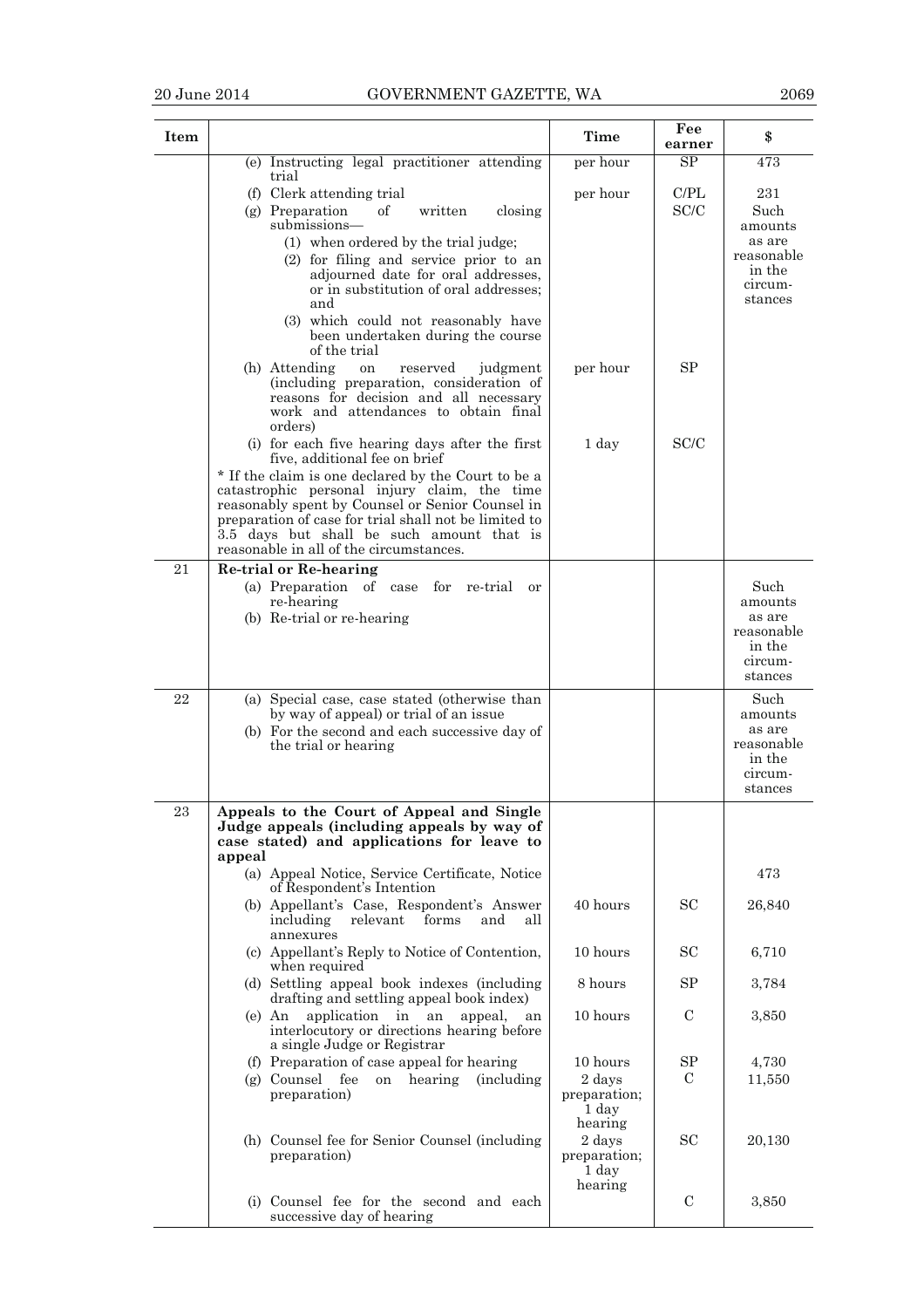## 2070 GOVERNMENT GAZETTE, WA 20 June 2014

| Item |                                                                                                                                                                                                                                                                                                   | Time                                       | Fee<br>earner | \$                                                                      |
|------|---------------------------------------------------------------------------------------------------------------------------------------------------------------------------------------------------------------------------------------------------------------------------------------------------|--------------------------------------------|---------------|-------------------------------------------------------------------------|
|      | (j) Counsel fee for Senior Counsel for the<br>second and each successive day of<br>hearing                                                                                                                                                                                                        | per hour                                   | SC            | 6,710                                                                   |
|      | (k) Instructing legal practitioner attending<br>appeal                                                                                                                                                                                                                                            | per hour                                   | SP            | 473                                                                     |
|      | (I) Attending on reserved decision (including<br>preparation, consideration of reasons for<br>decision and all necessary work and                                                                                                                                                                 | per hour                                   | SP            | 473                                                                     |
| 24   | attendances to obtain final orders)<br>Pretrial, mediation, conferrals, or other                                                                                                                                                                                                                  |                                            |               |                                                                         |
|      | conferences                                                                                                                                                                                                                                                                                       |                                            |               |                                                                         |
|      | (a) Where required by order of the Court, by<br>the Rules of the Supreme Court or by<br>practice direction;                                                                                                                                                                                       | per hour                                   | SP/SC/<br>C   |                                                                         |
|      | (b) including informal conferences<br>where<br>reasonably<br>held<br>before<br>after<br><b>or</b><br>commencement of proceedings;                                                                                                                                                                 | per hour                                   | SP/SC/<br>C   |                                                                         |
|      | (c) attendances by Counsel and instructing<br>legal practitioners at the conferrals and<br>conferences set out in paragraphs (a) and<br>(b) of this item;                                                                                                                                         | per hour                                   | SP/SC/<br>C   |                                                                         |
|      | (d) preparation reasonably undertaken for<br>the conferrals and conferences described<br>in paragraphs (a), (b) and (c) of this item;<br>and                                                                                                                                                      | per hour                                   | $\mathcal{C}$ |                                                                         |
|      | (e) conferences between Counsel and own<br>legal<br>practitioner<br>instructing<br>where<br>reasonably necessary.                                                                                                                                                                                 | per hour                                   | SP/SC/<br>С   |                                                                         |
| 25   | Orders—                                                                                                                                                                                                                                                                                           |                                            |               |                                                                         |
|      | Settling and extracting judgment or order<br>(a) With appointment                                                                                                                                                                                                                                 | 2 hours                                    | $\rm{JP}$     | 660                                                                     |
|      | (b) Without appointment                                                                                                                                                                                                                                                                           |                                            |               | 231                                                                     |
| 26   | Arbitration proceedings where costs are to be<br>assessed under section 33B(5) of the <i>Commercial</i><br>Arbitration Act 2012 (WA)                                                                                                                                                              |                                            |               | The same<br>costs as in<br>an action                                    |
| 27   | Proceedings, whether by action or otherwise, for<br>the recovery of compensation for the taking or<br>resumption of land or any other property by the<br>Crown in right of the State or of the<br>Commonwealth or by any other person, body or<br>instrumentality pursuant to any statutory power |                                            |               | Such<br>amounts<br>as are<br>reasonable<br>in the<br>circum-<br>stances |
| 28   | Proceedings by way of prerogative writ-                                                                                                                                                                                                                                                           |                                            |               |                                                                         |
|      | (a) Motion for order to show cause (including<br>preparation and hearing)                                                                                                                                                                                                                         | 20 hours                                   | SP            | 9,460                                                                   |
|      | (b) Preparation of case for hearing                                                                                                                                                                                                                                                               | 10 hours                                   | SP            | 4,730                                                                   |
|      | (c) Counsel fee on hearing of application for<br>order absolute (including preparation)                                                                                                                                                                                                           | 2 days<br>preparation;<br>1 day<br>hearing | C             | 11,550                                                                  |
|      | (d) Counsel fee for Senior Counsel (including<br>preparation)                                                                                                                                                                                                                                     | 2 days<br>preparation;<br>1 day<br>hearing | <b>SC</b>     | 20,130                                                                  |
|      | (e) Counsel fee for Counsel on the second and<br>each successive day of hearing (including                                                                                                                                                                                                        |                                            | C             | 3,850                                                                   |
|      | preparation)<br>(f) Counsel fee for Senior Counsel on the<br>second and each successive day of hearing<br>(including preparation)                                                                                                                                                                 |                                            | <b>SC</b>     | 6,710                                                                   |
|      | (g) Instructing legal practitioner attending<br>hearing                                                                                                                                                                                                                                           | per hour                                   | SP            | 473                                                                     |
|      | (h) Attending on reserved decision (including<br>preparation, consideration of reasons for<br>decision and all necessary work and<br>attendances to obtain final orders)                                                                                                                          | per hour                                   | SP            | 473                                                                     |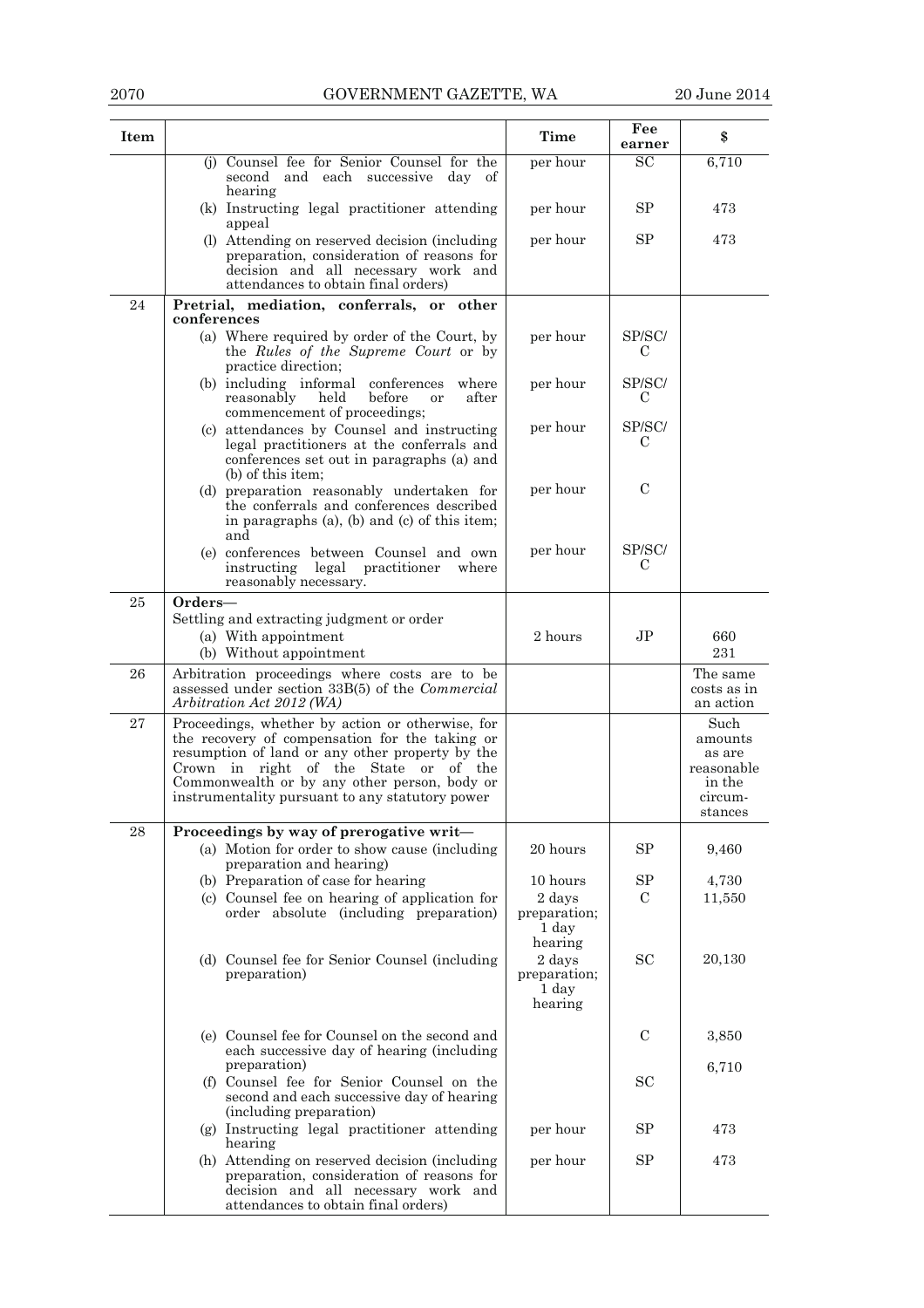|--|--|

| Item |                                                                                                                                                                                                                                                                                                                                                                                                                                                                                                                                        | <b>Time</b> | Fee<br>earner                                    | \$                                                                      |
|------|----------------------------------------------------------------------------------------------------------------------------------------------------------------------------------------------------------------------------------------------------------------------------------------------------------------------------------------------------------------------------------------------------------------------------------------------------------------------------------------------------------------------------------------|-------------|--------------------------------------------------|-------------------------------------------------------------------------|
| 29   | (a) Execution<br>(b) If against land, an additional                                                                                                                                                                                                                                                                                                                                                                                                                                                                                    | 3 hours     | J <sub>P</sub>                                   | 341<br>990                                                              |
| 30   | Taxing including drawing-<br>(a) Drawing bill of costs and service; and<br>(b) Taxation of costs (including the time<br>spent in preparing for the taxation)                                                                                                                                                                                                                                                                                                                                                                           |             | <b>SP</b>                                        | Such<br>amounts<br>as are<br>reasonable<br>in the<br>circum-<br>stances |
| 31   | $Copying -$<br>Copies where reasonably necessary, including of<br>documents for which allowance is otherwise made<br>in this Determination.<br>This item covers<br>$% \left( \left( \mathcal{A},\mathcal{A}\right) \right) =\left( \mathcal{A},\mathcal{A}\right)$ of<br>all<br>forms<br>electronic<br>reproduction and copying.                                                                                                                                                                                                       | per page    |                                                  | 0.165                                                                   |
| 32   | Accounts and inquiries-<br>Taking accounts, inquiries                                                                                                                                                                                                                                                                                                                                                                                                                                                                                  |             | <b>SP</b>                                        | Such<br>amounts<br>as are<br>reasonable<br>in the<br>circum-<br>stances |
| 33   | Other work-<br>$(a)$ Time<br>reasonably spent by<br>a legal<br>practitioner on work requiring the skill of<br>a legal practitioner (of the standing<br>indicated) but not covered by any other<br>item<br>or                                                                                                                                                                                                                                                                                                                           | per hour    | <b>SC</b><br>SP<br>$\mathbf C$<br>J <sub>P</sub> |                                                                         |
|      | reasonably spent by a legal<br>$(b)$ Time<br>practitioner, or by a clerk or paralegal of<br>a legal practitioner, on work not covered<br>by any other item or by paragraph (a)                                                                                                                                                                                                                                                                                                                                                         | per hour    | C/PL                                             |                                                                         |
| 34   | Disbursements—                                                                                                                                                                                                                                                                                                                                                                                                                                                                                                                         |             |                                                  |                                                                         |
|      | In addition to the fees and charges allowed under this Determination—<br>(a) As between a law practice and client, a law practice may charge and be allowed<br>disbursements necessarily or reasonably incurred; and<br>(b) As between party and party, a party may be allowed disbursements incurred by<br>that party except insofar as they are of an unreasonable amount or have been<br>unreasonably incurred, so that subject to the above exceptions, that party is fully<br>reimbursed for its disbursements.                   |             |                                                  |                                                                         |
| 35   | Claims under the Motor Vehicle (Third Party                                                                                                                                                                                                                                                                                                                                                                                                                                                                                            |             |                                                  |                                                                         |
|      | Insurance) Act 1943 (WA) including-<br>(a) Writ of Summons;<br>(b) Statement of Claim;<br>(c) Giving discovery (whether formally or<br>informally);<br>(d) Inspection and giving inspection of<br>discovered documents;<br>(e) Preparation of Entry for Trial, Papers,<br>including Schedules of Damages;<br>(f) Applications for Subpoena to produce<br>documents prior to pre-trial conference;<br>(g) Preparation for and attendance at pre-<br>trial conference or, if appropriate, pre-<br>trial conferences; and<br>(h) Copying. |             |                                                  | 13,123                                                                  |
|      | If Counsel is engaged for and attends pre-trial<br>conference, an additional                                                                                                                                                                                                                                                                                                                                                                                                                                                           |             | $\mathcal{C}$                                    | 3,850                                                                   |

———————————

Made by the Legal Costs Committee on 11 June 2014.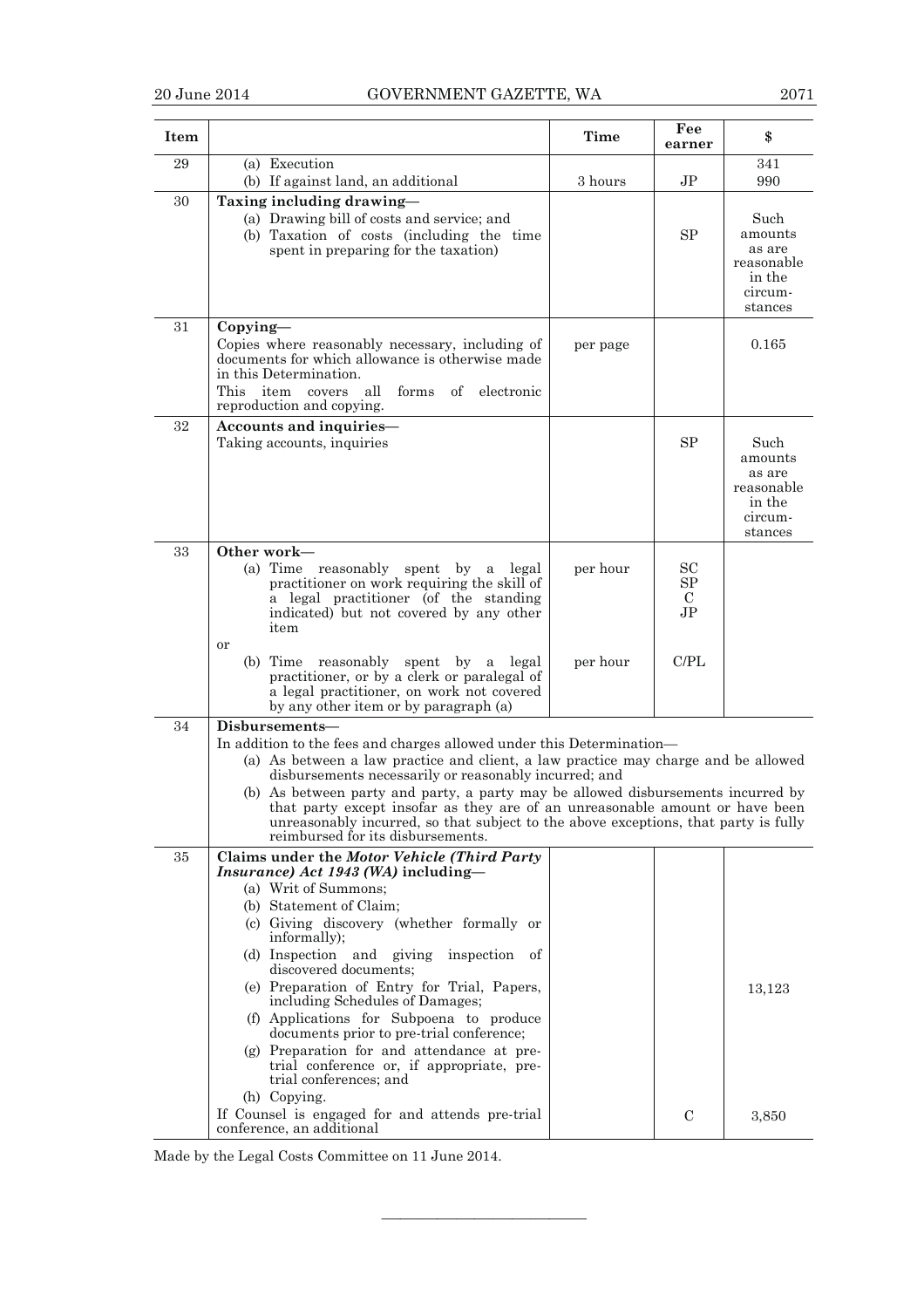## **LEGAL PROFESSION ACT 2008**

## LEGAL PROFESSION (SUPREME COURT AND DISTRICT COURT) (CRIMINAL) REPORT 2014

Made by the Legal Costs Committee under Division 5 of Part 10 of the Legal Profession Act 2008 (**Act**).

## **PART 1—PRELIMINARY**

#### **1. Citation**

(1) This Report may be cited as the *Legal Profession (Supreme Court and District Court) (Criminal) Report 2014*.

(2) The Determination set out in the Schedule to this Report is referred to in this Report as the *Legal Profession (Supreme Court) (Criminal) Determination 2014*.

(3) The citation for this Report (compared to previous Reports) has been amended to be consistent with the title of the Act.

## **PART 2—NOTICE AND INQUIRIES**

## **2. Notice under section 278 of the Act**

The Legal Costs Committee has complied with the notice provisions of section 278 of the Act.

#### **Inquiries and submissions under section 277 of the Act**

(1) Before making the *Legal Profession (Supreme Court and District Court) (Criminal) Determination 2014*, the Legal Costs Committee—

- (a) reviewed all submissions received as a result of the notice given under section 278 of the Act including those submitted by The Law Society of Western Australia (Inc) and The Western Australian Bar Association (Inc);
- (b) reviewed the impact of increases in the Consumer Price and Wage Price Indices for the financial year ending June 2013, and for the September 2013, December 2013 and March 2014 quarters:
- (c) conferred with the Hon. Chief Justice of Western Australia; and
- (d) conferred with other legal practitioners.

(2)(a) In the submissions referred to in paragraph 3(1)(a) above, the lack of parity between the hourly rates allowed for Senior Practitioners practising in the amalgam and those Counsel who are of considerable experience but who have not been appointed as Queens Counsel or Senior Counsel, is noted.

(b) The Legal Costs Committee has given serious consideration to whether a distinction between practitioners acting as barristers of more than 10 years post admission experience and those of less than 10 years post admission experience should be made. Having consulted with the profession and with the Chief Justice, the Legal Costs Committee has determined that a structural change of this nature to the Determination is not presently justified.

(c) The difference in rates between Senior Practitioners practising in the amalgam and Counsel practising at the independent bar has historically been attributable to the substantially lower costs of practice for those at the independent bar, as compared with practitioners in the amalgam, who generally offer clients a wider range of services.

(d) The Legal Costs Committee has not been provided with sufficient evidence that suggests this historical differential has altered so that the costs incurred by members of the independent bar are now proportionally equivalent to those incurred by law practices in the amalgam.

(e) Furthermore, to make a structural change to the Determination of the nature identified above, even if the necessary information were made available, it would be necessary for the Legal Costs Committee to consider what would be a likely substantial increase in Counsel rates in light of the consumer protection and access to justice objectives of the Determination. This in turn would include giving consideration to the fact that many practitioners, including those at the independent bar, already enter into written agreements under the Act at rates which are in excess of those provided for in the Determination.

#### **PART 3—REPORT OF LEGAL COSTS COMMITTEE'S CONCLUSIONS**

#### **3. Hourly rates and scale of costs established**

- (a) The information gained as a result of the inquiries and submissions described in clause 3 satisfied the Legal Costs Committee that the manner in which legal services are provided made it appropriate to continue to adopt the hourly and daily rates charged by law practices as the basis for the rates used in the *Legal Profession (Supreme Court and District Court) (Criminal) Determination 2014*.
- (b) It is the recommendation of the Legal Costs Committee that—
	- (1) as a result of the inquiries and submissions described in clause 3;
	- (2) having considered the impact of relevant Australian Bureau of Statistics data;
	- (3) taking into account the incidental administrative implications of the calculation of the Goods and Services Tax; and
	- (4) to be consistent with the hourly and daily rates referred to in the *Legal Profession (Supreme Court) (Contentious Business) Determination 2014* to be gazetted at or about the same time as this Report,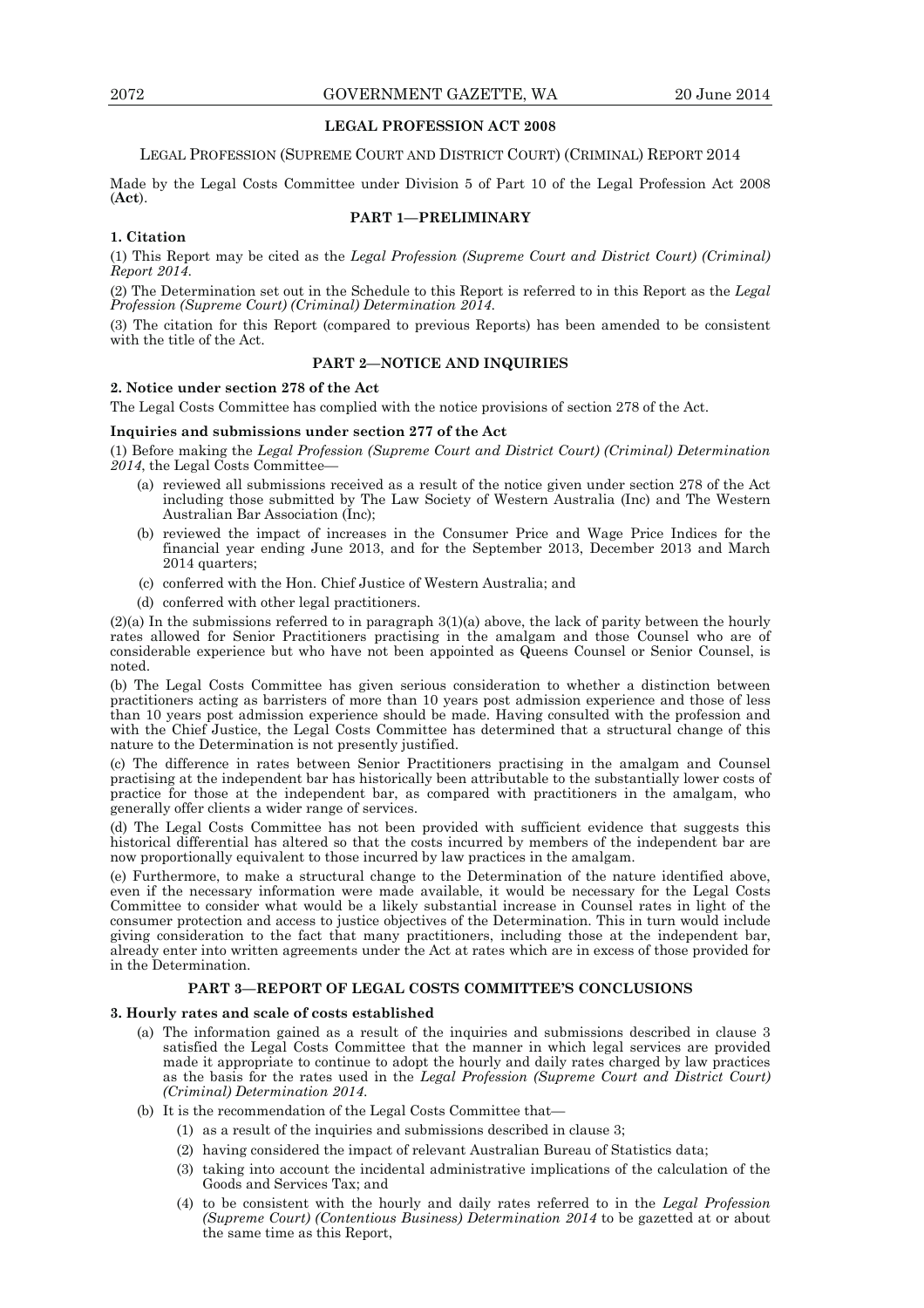the hourly and daily rates referred to in sub-clause 4(a) be varied from the hourly and daily rates used in the *Legal Practitioners (Supreme Court and District Court) (Criminal) Determination 2012*<sup>1</sup> as the basis for the recommended scale of costs which have been generally rounded up or down to represent various increases of approximately 6% inclusive of the Goods and Services Tax and for administrative convenience, divisible by 11. Those rates are set out in Table A of the *Legal Profession (Supreme Court and District Court) (Criminal) Determination 2014*.

 (c) The recommendations of the Legal Costs Committee are not intended to override any entitlement of a law practice to make a written agreement as to costs with a client under the Act or any successor legislation.

> TED SHARP, Chairperson ANGELA GAFFNEY, Member CLARE THOMPSON, Member MARCUS COCKER, Member JANICE DUDLEY, Member MATTHEW CURWOOD, Member

Schedule

————

## **LEGAL PROFESSION ACT 2008**

#### LEGAL PROFESSION (SUPREME COURT AND DISTRICT COURT) (CRIMINAL) DETERMINATION 2014

Made by the Legal Costs Committee under section 275 of the *Legal Profession Act 2008* (**Act**).

## **1. Citation**

- (a) This Determination may be cited as the *Legal Profession (Supreme Court and District Court) (Criminal) Determination 2014*.
- (b) The citation for this Determination (compared to previous Determinations) has been amended to be consistent with the title of the Act.

## **2. Commencement**

This Determination comes into operation on 1 July 2014.

#### **3. Application**

This Determination applies to the remuneration of law practices, clerks and paralegals in respect of advice given by law practices in or for the purposes of criminal proceedings or potential criminal proceedings which are ultimately dealt with in the Supreme Court of Western Australia and the District Court of Western Australia.

#### **4. No minimum charge**

In no respect is this Determination to be seen as providing a minimum charge for any work.

#### **5. Hourly rates**

The hourly and daily rates set out in Table A are the maximum hourly and daily rates, inclusive of GST which the Legal Costs Committee determines shall be used to calculate the dollar amounts chargeable by a law practice in providing advice and services to clients in respect of criminal proceedings and potential criminal proceedings which are ultimately dealt with in the Supreme Court of Western Australia and the District Court of Western Australia.

| н<br>٠<br>× |
|-------------|
|-------------|

| <b>Fee Earner</b>                                                             | Maximum allowable rates |
|-------------------------------------------------------------------------------|-------------------------|
| Senior Practitioner (admitted for 5 years or more)<br>$(SP)^a$ -hourly rate   | \$473                   |
| Junior Practitioner (admitted for less than 5 years)<br>$(JP)^a$ —hourly rate | \$330                   |
| Clerk/Paralegal<br>(C/PL)-hourly rate                                         | \$231                   |

Where a local legal practitioner has held an interstate practising certificate, the length of admission in that other jurisdiction is to be counted in assessing that practitioner's years of admission for the purposes of this Determination.

 $\overline{a}$ 

<sup>1</sup> Published in Gazette 29 October 2012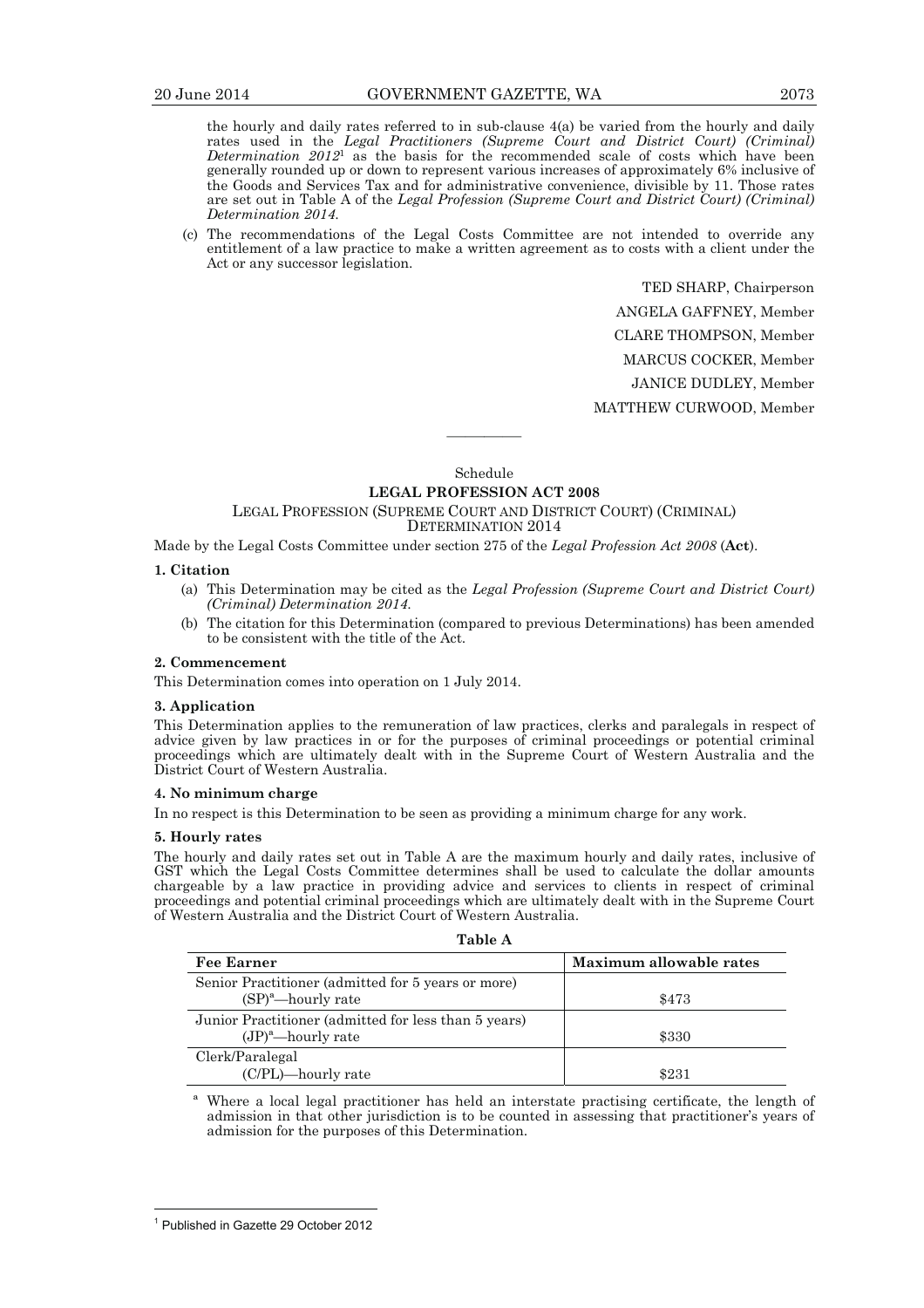## 2074 GOVERNMENT GAZETTE, WA 20 June 2014

#### **Counsel fees charged as a disbursement to legal practitioners or charged by in-house Counsel**

| Counsel $(C)^*$ —hourly rate                                | \$385            |
|-------------------------------------------------------------|------------------|
| —daily rate                                                 | \$3,850          |
| Senior Counsel $(SC)^{\dagger}$ —hourly rate<br>—daily rate | \$671<br>\$6.710 |

 \* The reference to Counsel in this Determination means a practitioner acting as a barrister other than a Senior Counsel.

 † The reference to Senior Counsel in this Determination means a person within the meaning of item 11 or item 12 of Regulation 5(2) of the *Legal Profession Regulations 2009* (WA).

## **6. Costs**

- (a) Unless a law practice has made a written agreement as to costs with a client under the provisions of section 282 of the Act, the costs of or in relation to a party to an action or other proceeding (inclusive of GST and Counsel fees but exclusive of other disbursements) in the relevant Court are payable by a party to that party's own law practice and must not exceed an amount calculated at the hourly rates in Table A.
- (b) In respect of any appeals to the Supreme Court from any decision of a lower Court or single Judge exercising the relevant Court's criminal jurisdiction, item 23 of the *Legal Profession (Supreme Court) (Contentious Business) Determination 2014* will apply to law practice/client costs on such appeals.

———————————

Made by the Legal Costs Committee on 11 June 2014.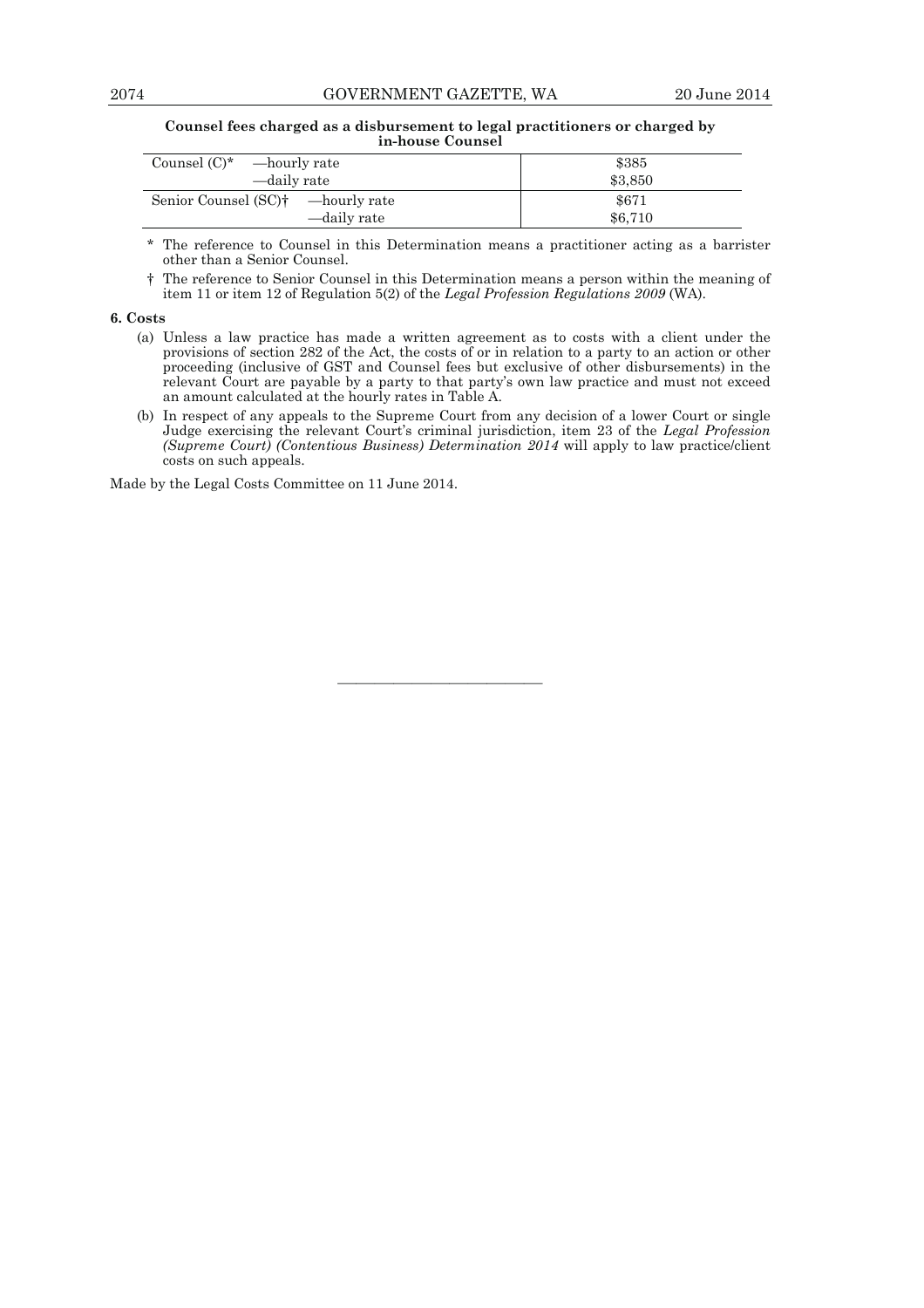## **LEGAL PROFESSION ACT 2008**

LEGAL PROFESSION (DISTRICT COURT APPEALS) (CONTENTIOUS BUSINESS) REPORT 2014

Made by the Legal Costs Committee under Division 5 of Part 10 of the *Legal Profession Act 2008* (**Act**).

## **PART 1—PRELIMINARY**

#### **1. Citation**

(1) This Report may be cited as the *Legal Profession (District Court Appeals) (Contentious Business) Report 2014.*

(2) The Determination set out in the Schedule to this Report is referred to in this Report as the *Legal Profession (District Court Appeals) (Contentious Business) Determination 2014.* 

(3) The citation for this Report (compared to previous Reports) has been amended to be consistent with the title of the Act.

## **PART 2—NOTICE AND INQUIRIES**

## **2. Notice under section 278 of the Act**

The Legal Costs Committee has complied with the notice provisions of section 278 of the Act.

## **3. Inquiries and submissions under section 277 of the Act**

Before making the *Legal Profession (District Court Appeals) (Contentious Business) Determination*  2014, the Legal Costs Committee-

- (1) (a) reviewed all submissions received as a result of the notice given under section 278 of the Act including those made by the Law Society of Western Australia (Inc) and the Western Australian Bar Association (Inc);
	- (b) reviewed the impact of movements in the Consumer Price and Wage Price Indices for the financial year ending June 2013, and for the September 2013, December 2013 and March 2014 quarters;
	- (c) conferred with the Hon. Chief Justice of Western Australia; and
	- (d) conferred with other legal practitioners.
- (2) (a) In the submissions referred to in paragraph  $3(1)(a)$  above, the lack of parity between the hourly rates allowed for Senior Practitioners practising in the amalgam and those Counsel who are of considerable experience but who have not been appointed as Queens Counsel or Senior Counsel, is noted.
	- (b) The Legal Costs Committee has given serious consideration to whether a distinction between practitioners acting as barristers of more than 10 years post admission experience and those of less than 10 years post admission experience should be made. Having consulted with the profession and with the Chief Justice, the Legal Costs Committee has determined that a structural change of this nature to the Determination is not presently justified.
	- (c) The difference in rates between Senior Practitioners practising in the amalgam and Counsel practising at the independent bar has historically been attributable to the substantially lower costs of practice for those at the independent bar, as compared with practitioners in the amalgam, who generally offer clients a wider range of services.
	- (d) The Legal Costs Committee has not been provided with sufficient evidence that suggests this historical differential has altered so that the costs incurred by members of the independent bar are now proportionally equivalent to those incurred by law practices in the amalgam.
	- (e) Furthermore, to make a structural change to the Determination of the nature identified above, even if the necessary information were made available, it would be necessary for the Legal Costs Committee to consider what would be a likely substantial increase in Counsel rates in light of the consumer protection and access to justice objectives of the Determination. This in turn would include giving consideration to the fact that many practitioners, including those at the independent bar, already enter into written agreements under the Act at rates which are in excess of those provided for in the Determination.

## **PART 3—REPORT OF LEGAL COSTS COMMITTEE'S CONCLUSIONS**

#### **4. Maximum hourly and daily rates—scale of costs amended.**

- (a) The information gained as a result of the inquiries and submissions described in clause 3 satisfied the Legal Costs Committee that the manner in which legal services are provided made it appropriate to continue to adopt the hourly and daily rates charged by law practices as the basis for rates used in the *Legal Profession (District Court Appeals) (Contentious Business) Determination 2014.*
- (b) It is the recommendation of the Legal Costs Committee that—
	- (1) as a result of the inquiries and submissions described in clause 3;
	- (2) having considered the impact of relevant Australian Bureau of Statistics data;
	- (3) having considered submissions and data from The Law Society of Western Australia and the Western Australian Bar Association; and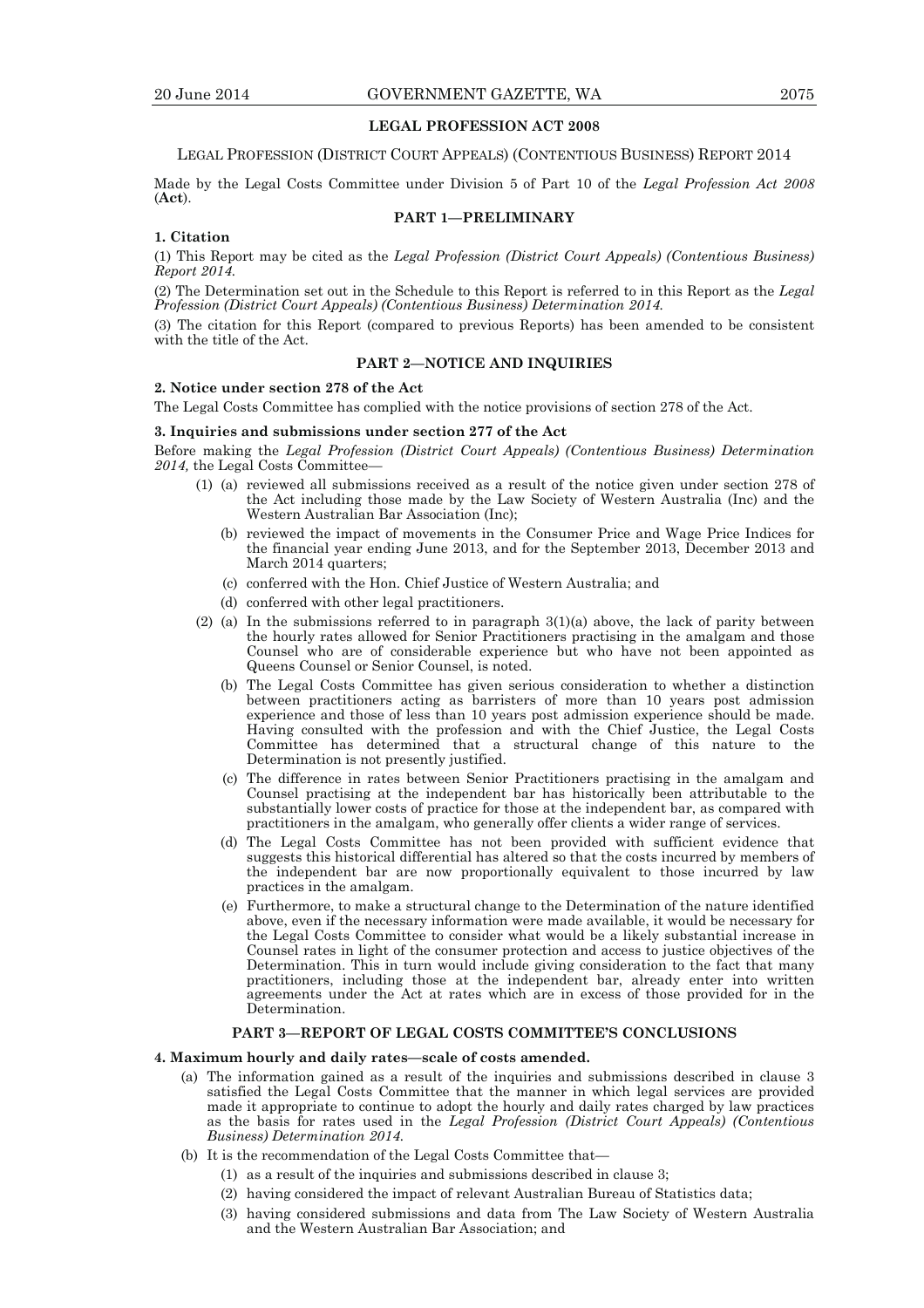(4) taking into account the incidental administrative implications of the calculation of the Goods and Services Tax,

 the hourly and daily rates referred to in sub-clause 4(a) be varied from the hourly and daily rates used in the *Legal Practitioners (District Court Appeals) (Contentious Business) Determination 2012*1 as the basis for the recommended scale of costs which have been generally rounded up or down to represent various, increases of approximately 6% inclusive of the Goods and Services Tax and for administrative convenience, divisible by 11. Those rates are set out in Table A of the *Legal Profession (District Court Appeals) (Contentious Business) Determination 2014*.

- (c) As a result of the information gained from the inquiries and submissions described in clause 3 it is the recommendation of the Legal Costs Committee that the scale of costs as set out in Table B of the *Legal Profession (District Court Appeals) (Contentious Business) Determination 2014* be adopted for appeals in the District Court.
- (d) The recommendations of the Legal Costs Committee are not intended to override any entitlement of a law practice to make a written agreement as to costs with a client under the Act or any successor legislation.

TED SHARP, Chairman ANGELA GAFFNEY, Member CLARE THOMPSON, Member MARCUS COCKER, Member JANICE DUDLEY, Member MATTHEW CURWOOD, Member

Schedule

————

## **LEGAL PROFESSION ACT 2008**

## LEGAL PROFESSION (DISTRICT COURT APPEALS) (CONTENTIOUS BUSINESS)

DETERMINATION 2014

Made by the Legal Costs Committee under section 275 of the *Legal Profession Act 2008* **(Act**).

## **1. Citation**

- (a) This Determination may be cited as the Legal Profession (District Court Appeals) (Contentious Business) Determination 2014.
- (b) The citation for this Determination (compared to previous Determinations) has been amended to be consistent with the title of the Act.

#### **2. Commencement**

This Determination comes into operation on 1 July 2014.

#### **3. Application**

This Determination applies to the remuneration of law practices in respect of appeals to a Judge of the District Court of Western Australia, whether from a Registrar of that Court or from another Court or Tribunal.

#### **4. Maximum hourly and daily rates**

- (a) The hourly and daily rates set out in Table A are the maximum hourly and daily rates, inclusive of GST, which the Legal Costs Committee determines shall be used to calculate the dollar amounts in the scale of costs set out in Table B.
- (b) The rates referred to in paragraph (a) were ascertained in the manner set out in clause 4 of the *Legal Profession (District Court Appeals) (Contentious Business) Report 2014*.
- (c) The daily rates set out in Table A are intended to cover all work done on a hearing or trial day, whether in or out of court, including preparation of written submissions and are not intended to be supplemented in any way by additional hourly charges given that the maximum number of hours allowed for the daily rate is 10 hours per day.
- (d) The items in Table B are not intended to be calculated on the basis of a minimum 6 minute unit.

| Table A                                                 |                                             |
|---------------------------------------------------------|---------------------------------------------|
| <b>Fee Earner</b>                                       | Maximum allowable hourly and<br>daily rates |
| Senior Practitioner (admitted for 5 years or more)      |                                             |
| $(SP)$ <sub>a</sub> —hourly rate                        | \$473                                       |
| Junior Practitioner (admitted for less than<br>5 years) |                                             |
| $(JP)\alpha$ -hourly rate                               | \$330                                       |

 $\overline{a}$ <sup>1i</sup> Published in Gazette 24 December 2012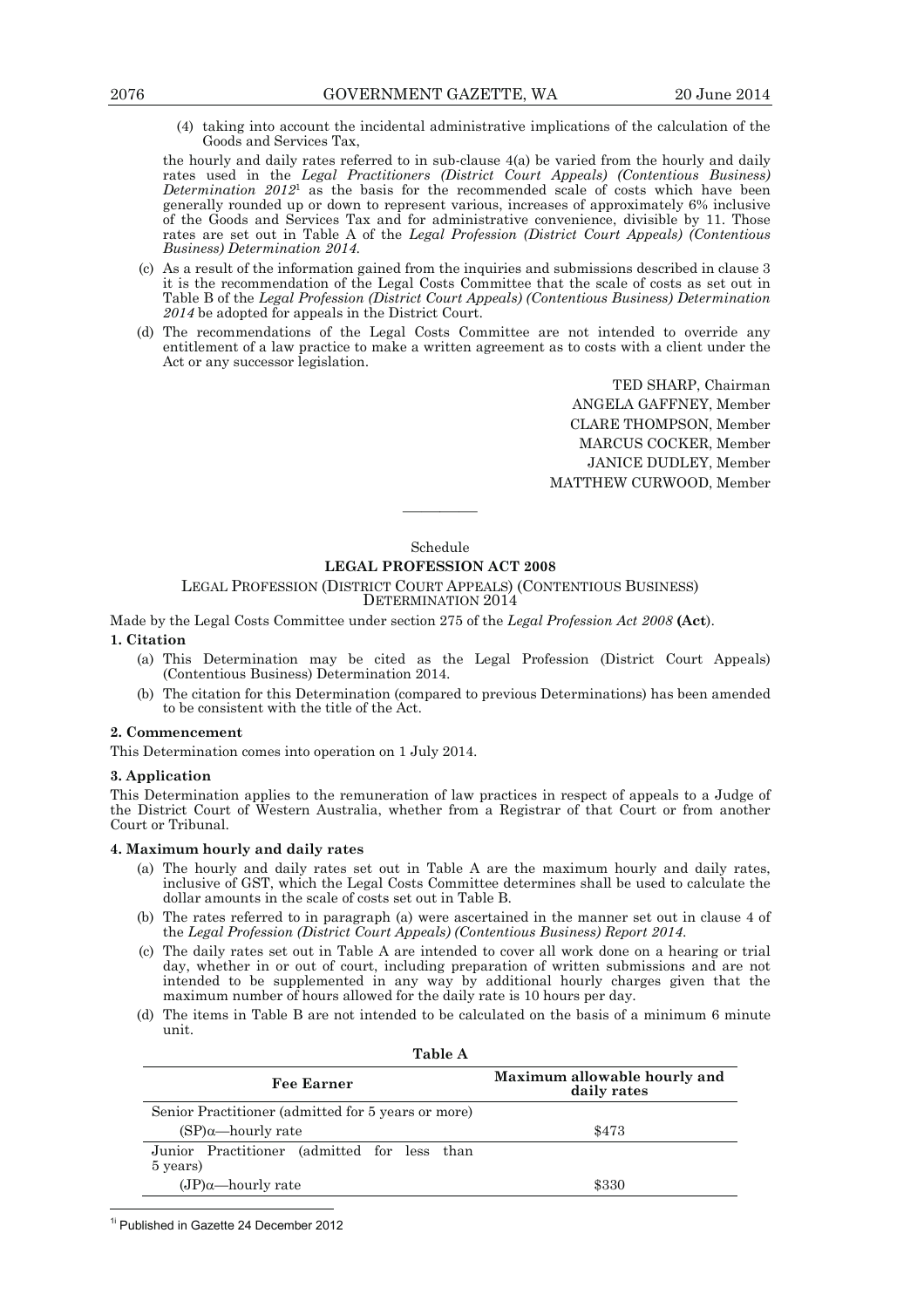| <b>Fee Earner</b>                                                                          | Maximum allowable hourly and<br>daily rates |
|--------------------------------------------------------------------------------------------|---------------------------------------------|
| Clerk/Paralegal (C/PL)—hourly rate                                                         | \$231                                       |
| Counsel fees charged as a disbursement to<br>practitioners or charged by in-house counsel— |                                             |
| Counsel $(C)^*$ —hourly rate                                                               | \$385                                       |
| —daily date                                                                                | \$3,850                                     |
| Senior Counsel (SC) <sup>†</sup> — hourly rate                                             | \$671                                       |
| —daily rate                                                                                | \$6710                                      |

- $\alpha$  The reference to Junior Practitioner or to Senior Practitioner in this Determination includes all legal practitioners even if the services were rendered in another State or Territory. Where a local practitioner has held an interstate practice certificate, the length of admission in that other jurisdiction is to be counted in assessing that practitioner's years of admission for the purposes of this Determination.
- \* The reference to Counsel in this Determination means a practitioner acting as barrister other than a Senior Counsel.
- † The reference to Senior Counsel in this Determination means a person within the meaning of item 11 or under item 12 of Regulation 5(2) of the *Legal Profession Regulations 2009* (WA).

## **5. Costs**

Subject to the provisions of the Act permitting a law practice to make a written agreement as to costs with a client, the costs of or in relation to a party to an action or other proceeding (inclusive of GST and counsel fees, but exclusive of other disbursements)—

- (a) recoverable by one party from another party; or
- (b) payable by a party to that party's own law practice,

shall not exceed the amounts set out in Table B.

| <b>Item</b>      | <b>Description</b>                                                                                                                                                                       | Time                                       | Fee<br>Earner              | \$<br>Amount     |
|------------------|------------------------------------------------------------------------------------------------------------------------------------------------------------------------------------------|--------------------------------------------|----------------------------|------------------|
| 1.               | Notice of appeal or Notice of Contention<br>(a) Appeal notice (pursuant to Rule 15 of<br>District Court Rules 2005)                                                                      | 1 hour                                     | SP                         | 473              |
|                  | (b) Other appeals                                                                                                                                                                        | 5 hours                                    | SP                         | 2,365            |
| 2.               | Interlocutory hearings—as required<br>(including preparation)                                                                                                                            | per hour                                   | SP<br>$\mathcal{C}$        | 473<br>385       |
| 3.               | Preparation of appeal for hearing<br>(including preparation of appeal documents and<br>submissions)                                                                                      | 10 hours                                   | SP                         | 4,730            |
| $\overline{4}$ . | Counsel fee on hearing (including preparation)                                                                                                                                           | 2 days<br>preparation;<br>1 dav<br>hearing | $\mathcal{C}$<br><b>SC</b> | 11,550<br>20,130 |
| 5.               | Counsel fee for second and each successive day of<br>hearing                                                                                                                             |                                            | $\mathcal{C}$<br>SC        | 3,850<br>6,710   |
| 6.               | Attendance<br>appeal by instructing legal<br>at<br>practitioner                                                                                                                          | per hour                                   | SP                         | 473              |
| 7.               | decision<br>reserved<br>Attending<br><i>(including)</i><br>on<br>preparation, consideration of reasons for decision<br>and all necessary work and attendances to obtain<br>final orders) | per hour                                   | <b>SP</b>                  | 473              |
| 8.               | Settling and extracting order disposing of appeal<br>(a) With appointment<br>(b) Without appointment                                                                                     |                                            |                            | 616<br>231       |
| 9.               | Other notices and certificates referred to or<br>required by the Rules or procedures of the Court<br>(including practice directions)                                                     |                                            |                            | 66               |

## **TABLE B**

## **DISTRICT COURT APPEALS SCALE OF COSTS 2014**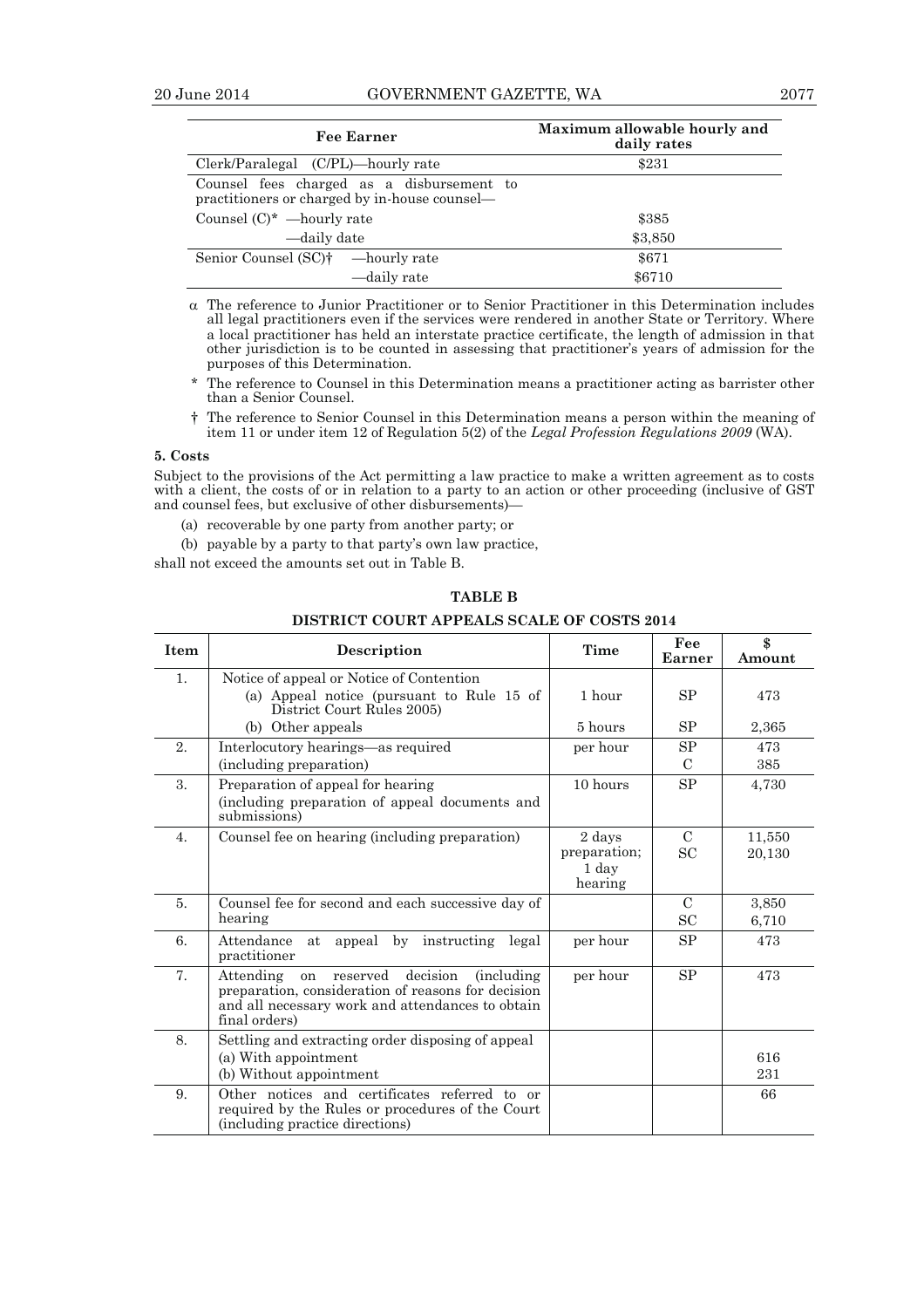## 2078 GOVERNMENT GAZETTE, WA 20 June 2014

| <b>Item</b> | Description                                                                                                                                                                                                                                                                                                                                                                                                                                                                                                                                             | Time     | Fee<br>Earner | \$<br>Amount                                                            |
|-------------|---------------------------------------------------------------------------------------------------------------------------------------------------------------------------------------------------------------------------------------------------------------------------------------------------------------------------------------------------------------------------------------------------------------------------------------------------------------------------------------------------------------------------------------------------------|----------|---------------|-------------------------------------------------------------------------|
| 10.         | Taxing including drawing<br>(a) Drawing bill of costs and service<br>(b) Taxation of costs (including time spent<br>preparing for the taxation)                                                                                                                                                                                                                                                                                                                                                                                                         |          | SP            | Such<br>amounts<br>as are<br>reasonable<br>in the<br>circum-<br>stances |
| 11.         | Copies where reasonably necessary, including of<br>documents for which allowance is otherwise<br>made in this Determination                                                                                                                                                                                                                                                                                                                                                                                                                             | per page |               | 0.165                                                                   |
| 12.         | Disbursements<br>In addition to the fees and charges allowed under<br>this Determination—<br>(a) As between a law practice and client, a<br>law practice may charge and be allowed<br>disbursements necessarily or reasonably<br>incurred; and<br>(b) As between party and party, a party may<br>be allowed disbursements incurred by<br>that party except insofar as they are of<br>an unreasonable amount or have been<br>unreasonably incurred, so that subject to<br>the above exceptions, that party is fully<br>reimbursed for its disbursements. |          |               |                                                                         |

———————————

Made by the Legal Costs Committee on 11 June 2014.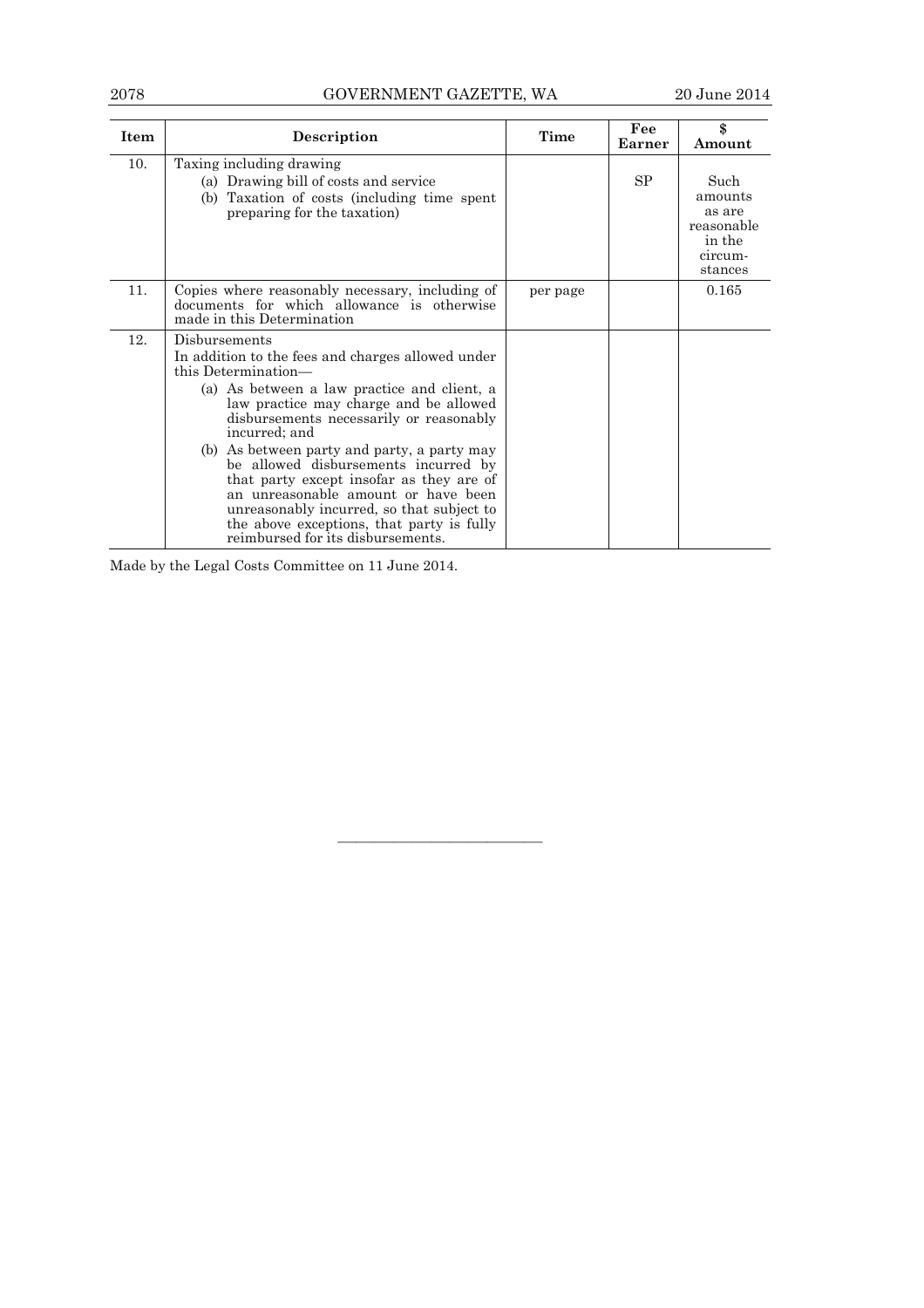## **LEGAL PROFESSION ACT 2008**

## LEGAL PROFESSION (MAGISTRATES COURT) (CIVIL) REPORT 2014

Made by the Legal Costs Committee under Division 5 of Part 10 of the *Legal Profession Act 2008* (**Act**).

## **PART 1—PRELIMINARY**

## **1. Citation**

(1) This Report may be cited as the *Legal Profession (Magistrates Court) (Civil) Report 2014.* 

(2) The Determination set out in the Schedule to this Report is referred to in this Report as the *Legal Profession (Magistrates Court) (Civil) Determination 2014.* 

(3) The Citation for this Report (compared to previous Reports) has been amended to be consistent with the title of the Act.

## **PART 2—NOTICE AND INQUIRIES**

#### **2. Notice under section 278 of the Act**

The Legal Costs Committee has complied with the notice provisions of section 278 of the Act.

#### **3. Inquiries and submissions under section 277 of the Act**

Before making the *Legal Profession (Magistrates Court) (Civil) Determination 2014* the Legal Costs Committee—

- (1) (a) reviewed all submissions received as a result of the notice given under section 278 of the Act;
	- (b) conferred with the Hon. Chief Justice of Western Australia;
	- (c) consulted with the Magistrates Court and the Chief Magistrate;
	- (d) consulted with The Law Society of Western Australia Inc. and the Western Australian Bar Association Inc.;
	- (e) reviewed the *Legal Practitioners (Magistrates Court) (Civil) Determination 2012*<sup>1</sup>*;* and
	- (f) had regard to relevant provisions of the *Magistrates Court Act 2004* and the *Magistrates Court (Civil Proceedings) Act 2004*.
- (2) (a) In the submissions referred to in paragraph  $3(1)(a)$  above, the lack of parity between the hourly rates allowed for Senior Practitioners practising in the amalgam and those Counsel who are of considerable experience but who have not been appointed as Queens Counsel or Senior Counsel, is noted.
	- (b) The Legal Costs Committee has given serious consideration to whether a distinction between practitioners acting as barristers of more than 10 years post admission experience and those of less than 10 years post admission experience should be made. Having consulted with the profession and with the Chief Justice, the Legal Costs Committee has determined that a structural change of this nature to the Determination is not presently justified.
	- (c) The difference in rates between Senior Practitioners practising in the amalgam and Counsel practising at the independent bar has historically been attributable to the substantially lower costs of practice for those at the independent bar, as compared with practitioners in the amalgam, who generally offer clients a wider range of services.
	- (d) The Legal Costs Committee has not been provided with sufficient evidence that suggests this historical differential has altered so that the costs incurred by members of the independent bar are now proportionally equivalent to those incurred by law practices in the amalgam.
	- (e) Furthermore, to make a structural change to the Determination of the nature identified above, even if the necessary information were made available, it would be necessary for the Legal Costs Committee to consider what would be a likely substantial increase in Counsel rates in light of the consumer protection and access to justice objectives of the Determination. This in turn would include giving consideration to the fact that many practitioners, including those at the independent bar, already enter into written agreements under the Act at rates which are in excess of those provided for in the Determination.

### **PART 3—REPORT OF LEGAL COSTS COMMITTEE'S CONCLUSIONS**

#### **4. Hourly rates and scale of costs continued**

(1) The information gained as a result of the inquiries and submissions described in clause 3 satisfied the Legal Costs Committee that having regard to the provisions of the *Magistrates Court Act 2004* and the *Magistrates Court (Civil Proceedings) Act 2004,* it remains appropriate to determine hourly and daily rates and a scale of costs for legal work applicable to civil proceedings in the Magistrates Court.

(2) It is the recommendation of the Legal Costs Committee that—

(a) as a result of the inquiries and submissions described in clause 3;

 $\overline{a}$ 

<sup>1</sup> Published in Gazette 29 October 2012.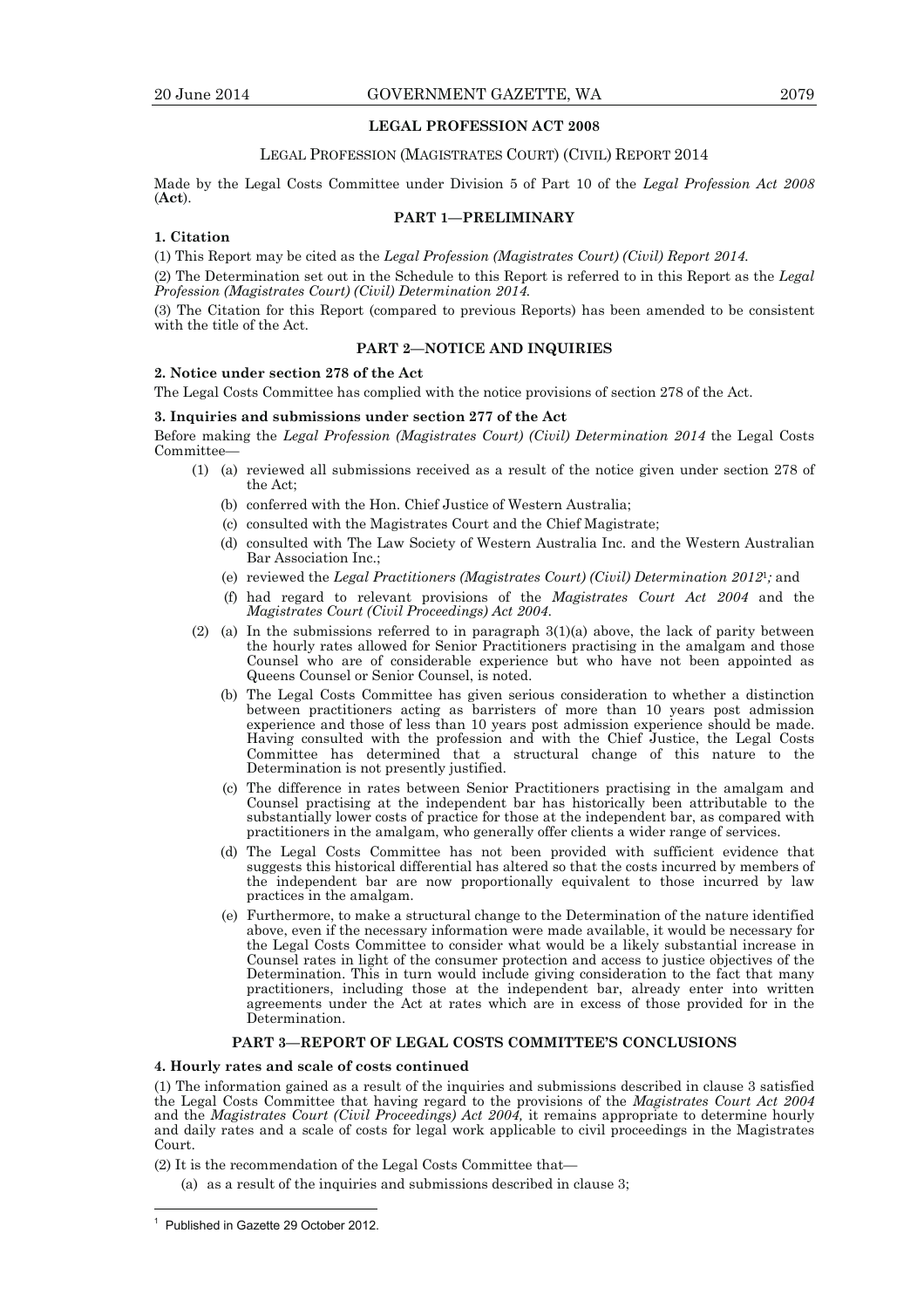- (b) having considered the impact of relevant Australian Bureau of Statistics data;
- (c) having considered submissions and data from The Law Society of Western Australia; and
- (d) taking into account the incidental administrative implications of the calculation of the Goods and Services Tax,

the hourly and daily rates referred to in subclause 4 (1) be varied from the hourly and daily rates used in the *Legal Practitioners (Magistrates Court) (Civil) Determination 2012* as the basis for the recommended scale of costs which have generally been rounded up or down to represent various increases of approximately 6% inclusive of the Goods and Services Tax and for administrative convenience, divisible by 11. Those rates are set out in Table A of the *Legal Profession (Magistrates Court) (Civil) Determination 2014.* 

(3) Having regard to the information gained as a result of the inquiries and submissions described in clause 3, the Legal Costs Committee has concluded it remains appropriate to—

- (a) order the scale to reflect the procedures utilised in the Magistrates Court and the flow of litigation;
- (b) maintain consistency where practicable with the format of the *Legal Profession (Supreme Court)(Contentious Business) Determination 2014*; and
	- (c) provide for hourly and daily rates applicable to Counsel and Senior Counsel.

(4) It is the recommendation of the Legal Costs Committee as a result of the inquiries and submissions described in clause 3, the scale of costs be varied in the manner set out in Table B of the *Legal Profession (Magistrates Court) (Civil) Determination 2014.*

(5) The Legal Costs Committee intends, because the scale sets maximum hourly and daily rates and amounts and allowances that must not be exceeded, that the hourly and daily rates and scale of costs will apply in circumstances requiring the determination of allowable and other costs in the minor cases procedure of the Magistrates Court.

(6) The Legal Costs Committee intends that the Determination shall apply to all civil proceedings dealt with in the Magistrates Court, including civil jurisdiction conferred on the Court by a written law, such as but not limited to the *Dividing Fences Act 1961* and the *Restraining Orders Act 1997*.

(7) The recommendations of the Legal Costs Committee are not intended to override any entitlement of a law practice to make a written agreement as to costs with a client under the Act or any similar legislation*.* 

> TED SHARP, Chairman ANGELA GAFFNEY, Member CLARE THOMPSON, Member MARCUS COCKER, Member JANICE DUDLEY, Member MATTHEW CURWOOD, Member

Schedule

————

## **LEGAL PROFESSION ACT 2008**

## LEGAL PROFESSION (MAGISTRATES COURT) (CIVIL) DETERMINATION 2014

Made by the Legal Costs Committee under section 275 of the *Legal Profession Act 2008* (**Act**).

## **1. Citation**

(1) This Determination may be cited as the *Legal Profession (Magistrates Court) (Civil) Determination 2014*.

(2) The citation for this Determination (compared to previous Determinations) has been amended to be consistent with the title of the Act.

## **2. Commencement**

This Determination comes into operation on 1 July 2014.

#### **3. Application**

(1) This Determination applies to the remuneration of practitioners in respect of business carried out by law practices in or for the purposes of civil proceedings before the Magistrates Court.

(2) This Determination does not apply to the remuneration of law practices based on costs incurred in respect of business carried out before the commencement of this Determination.

(3) Nothing in this Determination applies to costs in proceedings transferred to the Magistrates Court pursuant to the *Courts Legislation Amendment and Repeal Act 2004* insofar as those costs relate to work undertaken prior to the date of transfer.

#### **4. No minimum charge**

In no respect is this Determination to be seen as providing a minimum charge for any work other than the items referred to in clause 5. For example, item 2(b) provides for \$3,168 for the work involved. The figure of \$3,168 is a maximum, but on taxation less than \$3,168 might be allowed.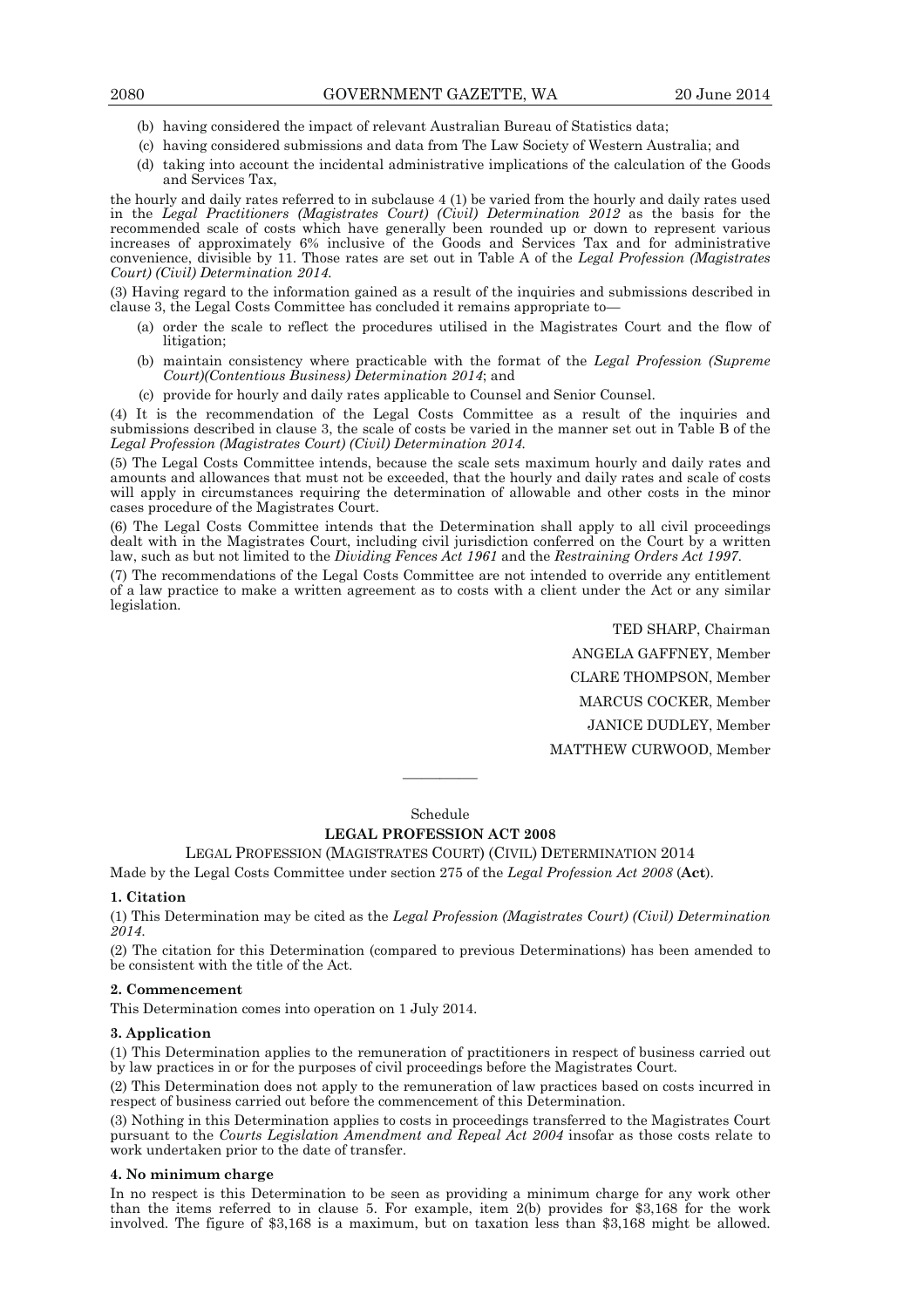Where there is a set cost or time or level of fee earner indicated, the purpose is to indicate to the Assessing Officer what reasonably may be expected in most cases.

#### **5. Fixed items**

Some items in this Determination have been fixed without any indication of how these items have been calculated. These items are 1,  $2(a)$ ,  $4(a)$ ,  $12$ ,  $13(c)$ ,  $18(a)$ (ii),  $18(b)$ ,  $19(a)$ ,  $21$  and  $22(a)$ . These have been fixed because, based on past practices, the Court staff require a fixed figure when completing the form of Entry of Judgment by Default and the like.

#### **6. Time estimates**

The reason for stating the number of hours estimated to be necessary to perform each of the items of work described in this Determination is to provide guidance to the Court when dealing with the question of costs so that the Court has some idea how much time is reasonably necessary to perform work in most cases. For example, in item 16(a), which relates to preparation for trial or getting up case for trial, the time indicated is that which can be expected in most cases. Some items reflect a number of hours that have been estimated so as to include work done with respect to the process of obtaining and considering evidence, interrogatories, documents, disclosures and the like, for example items 2(b), 4(b), 5, 10 and 20. The hours referred to in this Determination will guide the Assessing Officer about the amount which should be allowed in a particular case.

#### **7. Settled proceedings**

It is intended that item 14 should apply even if there is no trial. Thus, if the case is settled before trial and the law practice can demonstrate that preparation for trial was carried out, costs may be recovered for that work and allowed on an assessment of costs.

#### **8. Maximum hourly and daily rates**

(1) The hourly and daily rates set out in Table A are the maximum hourly and daily rates, inclusive of GST, which the Legal Costs Committee determines shall be used to calculate the dollar amounts set out in Table B. Except for certain items, each item in this Determination specifies a dollar amount with reference to the fee earner.

(2) The rates referred to in paragraph (a) were ascertained in the manner set out in clause 4 of the *Legal Profession (Magistrates Court) (Civil) Report 2014*.

(3) The daily rates set out in Table A are intended to cover all work done on a hearing or trial day whether in or out of court including preparation of written submissions and are not intended to be supplemented in any way by additional hourly charges given that the maximum number of hours allowed for the daily rate is 10 hours per day.

(4) The items in Table B are not intended to be calculated on the basis of a minimum 6 minute unit. **Table A** 

| Fee Earner                                                                                 |             | Maximum<br>allowable rates |
|--------------------------------------------------------------------------------------------|-------------|----------------------------|
| Senior Practitioner (admitted for 5 years or<br>more) (SP)α                                | hourly rate | \$396                      |
| Junior Practitioner (admitted for less than<br>5 years) (JP) α                             | hourly rate | \$297                      |
| Clerk/Paralegal (CPL)                                                                      | hourly rate | \$143                      |
| Counsel fees charged as a disbursement to law practices or charged by in-house<br>Counsel— |             |                            |
| Counsel $(C)^*$                                                                            | hourly rate | \$319                      |
|                                                                                            | daily rate  | \$3,190                    |
| Senior Counsel (SC) <sup>†</sup>                                                           | hourly rate | \$528                      |

#### $\alpha$  The reference to Junior Practitioner or to Senior Practitioner in this Determination includes all legal practitioners even if the services were rendered in another State or Territory. Where a local practitioner has held an interstate practice certificate, the length of admission in that other jurisdiction is to be counted in assessing that practitioner's years of admission for the purposes of this Determination.

daily rate

\$5,280

- The reference to Counsel in this Determination means a practitioner acting as a barrister other than a Senior Counsel.
- † The reference to Senior Counsel in this Determination means a person within the meaning of item 11 or item 12 of Regulation 5(2) of the *Legal Profession Regulations 2009* (WA).

#### **9. Costs**

(1) Subject to the provisions of the Act permitting a law practice to make a written agreement as to costs with a client, the costs of or in relation to a party to an action or other proceeding (inclusive of GST and counsel fees, but exclusive of other disbursements)—

- (a) recoverable by one party from another party; or
- (b) payable by a party to that party's own law practice,

shall not exceed the amounts set out in Table B (except as otherwise provided in item 26 of Table B).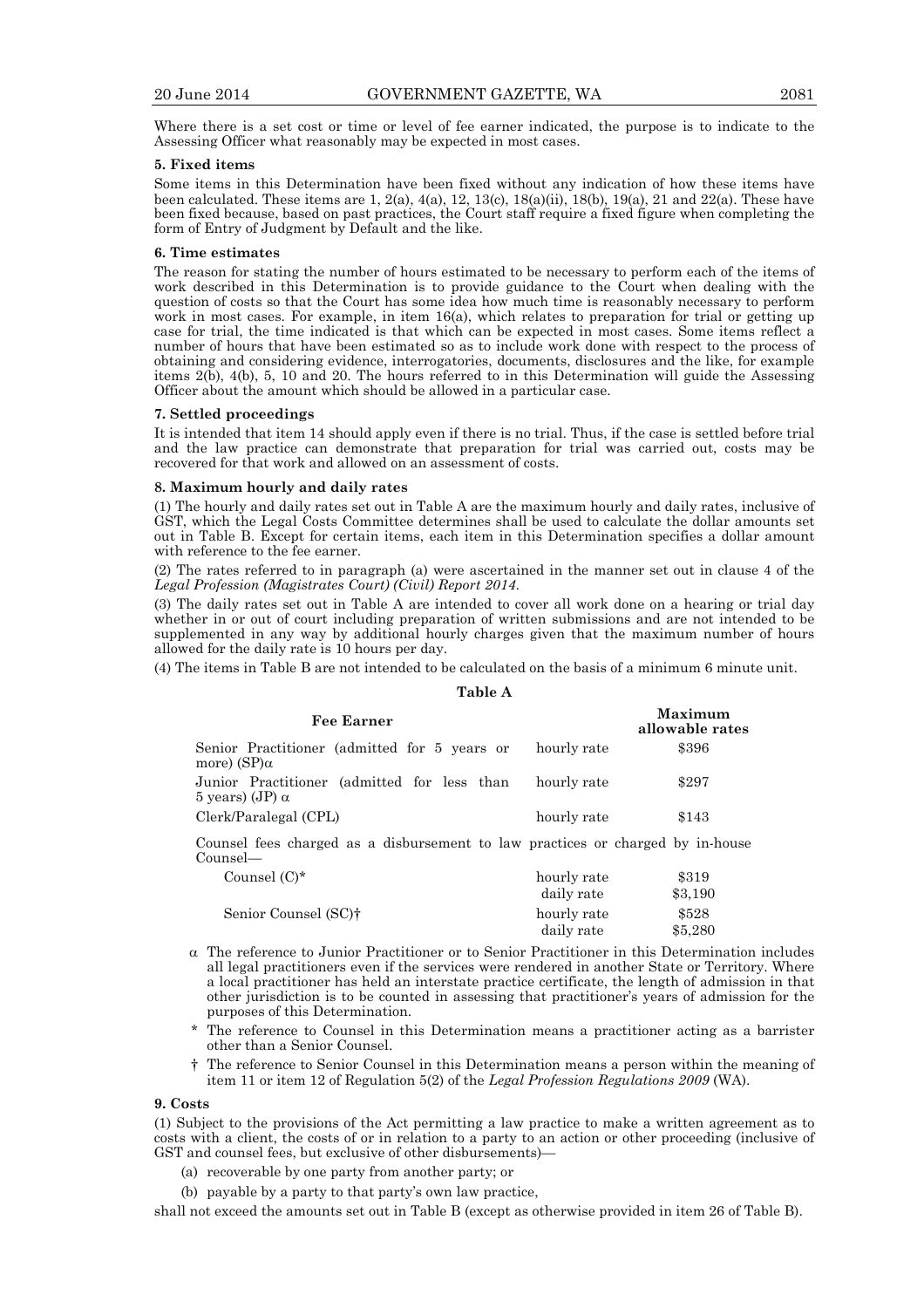(2) Allowances made under item 26 of Table B are only to be awarded as between a law practice and its client, or if costs are awarded on an indemnity basis and not between party and party unless the Court otherwise orders.

| Item |                                                                                                                                                                                                                                                                                                                                                                      | Time                                                 | Fee<br>Earner  | Maximum<br>Amount<br>\$                                       |
|------|----------------------------------------------------------------------------------------------------------------------------------------------------------------------------------------------------------------------------------------------------------------------------------------------------------------------------------------------------------------------|------------------------------------------------------|----------------|---------------------------------------------------------------|
| 1.   | Letter of demand issued prior to proceedings                                                                                                                                                                                                                                                                                                                         |                                                      |                | 77                                                            |
| 2.   | $Claim-$<br>$(a)$ Claim.<br>including<br>instructions,<br>but<br>excluding Statement of Claim<br>For each additional defendant<br>(b) Statement<br>οf<br>Claim<br><i>(including)</i><br>lodgement<br>preparation<br>and<br>of<br>a<br>particulars of claim, where necessary or<br>by order, and statutory declaration and                                            | 8 hours                                              | SP             | 396<br>55<br>3,168                                            |
|      | list of documents)                                                                                                                                                                                                                                                                                                                                                   |                                                      |                |                                                               |
| 3.   | Appointment of litigation guardian                                                                                                                                                                                                                                                                                                                                   | 2 hours                                              | J <sub>P</sub> | 594                                                           |
| 4.   | Response-<br>(a) Lodgement of a response to a claim<br>of<br>(b) Statement<br>defence (including<br>preparation and lodgement of a statutory<br>declaration)                                                                                                                                                                                                         | 8 hours                                              | SP             | 198<br>3.168                                                  |
|      | (c) Counterclaim, including instructions and<br>statement of claim in the counterclaim,<br>statutory declaration in support of<br>counterclaim (where required), and all<br>other documents necessary                                                                                                                                                                | 8 hours                                              | SP             | 3.168                                                         |
| 5.   | Third party claim, including instructions and list<br>of documents                                                                                                                                                                                                                                                                                                   | 8 hours                                              | SP             | 3,168                                                         |
| 6.   | Disclosure-<br>Giving additional disclosure where ordered by<br>the Court                                                                                                                                                                                                                                                                                            | 3 hours                                              | $\rm{JP}$      | 891                                                           |
| 7.   | Inspection-<br>Inspection and giving inspection whether by<br>personal attendance or otherwise                                                                                                                                                                                                                                                                       | per hour                                             | $\rm{JP}$      | 297                                                           |
| 8.   | Interrogatories-<br>(a) Delivery of interrogatories<br>(b) Answers to interrogatories including<br>affidavit                                                                                                                                                                                                                                                         | 5 hours<br>5 hours                                   | SP<br>SP       | 1,980<br>1,980                                                |
| 9.   | Interpleaders-<br>Interpleader proceedings-<br>(a) where uncontested<br>(b) where contested                                                                                                                                                                                                                                                                          | 1 hour                                               | JP.            | 297<br>An<br>allowance<br>ın<br>accordance<br>with item<br>10 |
| 10.  | Application to the Court—<br>Proceedings and/or responses to applications<br>(including all documentation and preparation for<br>hearing)<br>Note: In relation to the above, if the proceedings<br>do not commence and settle or adjourn on the day<br>of the hearing then the Assessing Officer shall<br>allow such amount as is reasonable in the<br>circumstances | 1 day<br>preparation<br>$\frac{1}{2}$ day<br>hearing | C              | 4,785                                                         |
| 11.  | Applications in court, including applications<br>under Part 21 of the Magistrates Court (Civil<br><i>Proceedings) Rules 2005</i> , not otherwise provided<br>for                                                                                                                                                                                                     | 1 hour                                               | SP             | 396                                                           |
| 12.  | Application for entry of judgment by default<br>(without trial)                                                                                                                                                                                                                                                                                                      |                                                      |                | 143                                                           |

| Table B                                     |  |
|---------------------------------------------|--|
| MAGISTRATES COURT CIVIL SCALE OF COSTS 2014 |  |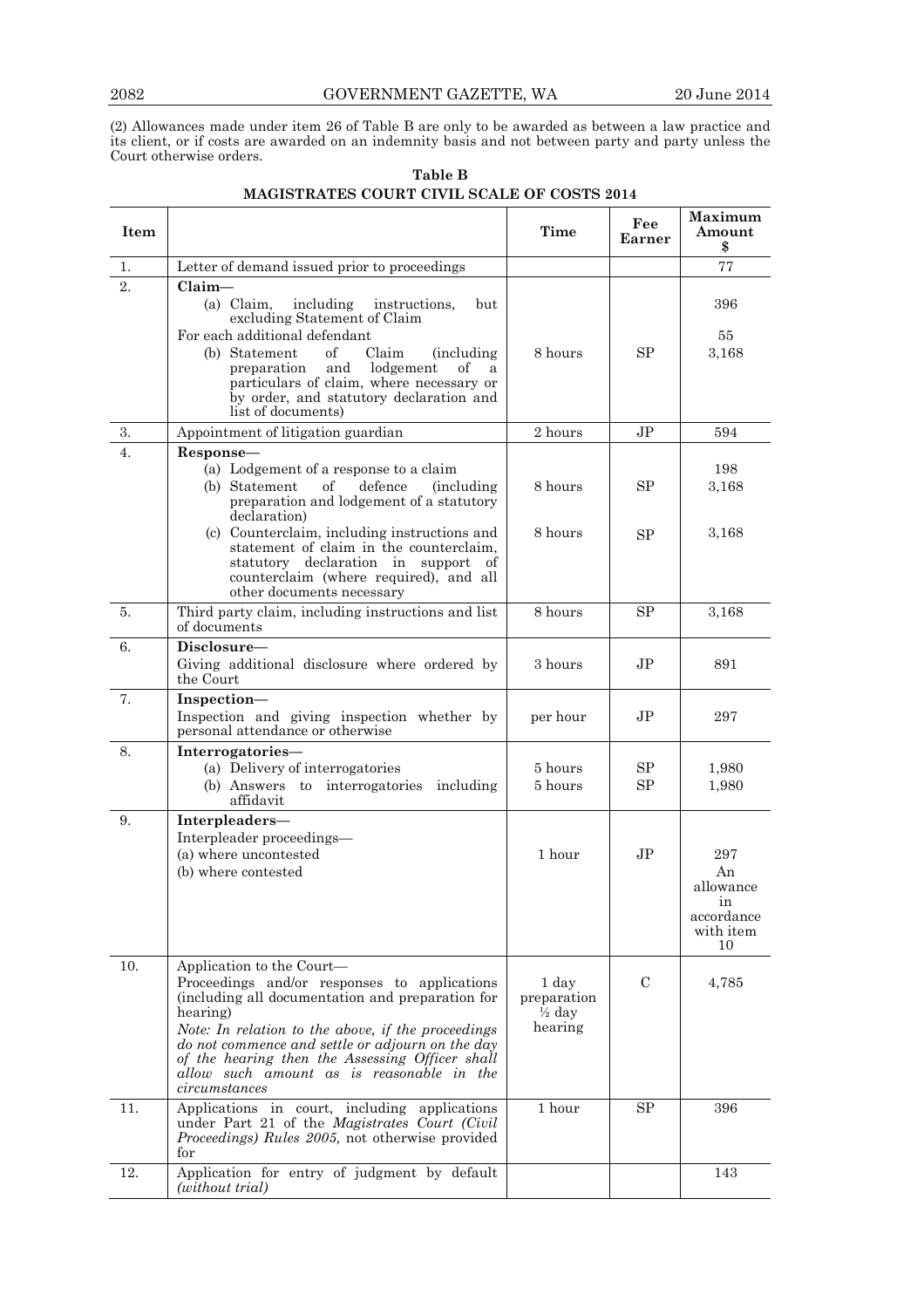| <b>Item</b> |                                                                                                                                                                                                                                                                                                                                      | <b>Time</b>                                    | Fee<br>Earner  | <b>Maximum</b><br>Amount<br>\$                                     |
|-------------|--------------------------------------------------------------------------------------------------------------------------------------------------------------------------------------------------------------------------------------------------------------------------------------------------------------------------------------|------------------------------------------------|----------------|--------------------------------------------------------------------|
| 13.         | Offers of<br>settlement, notices, practice<br>directions,<br>applications,<br>declarations.<br>memoranda, affidavits-<br>(a) Offers of settlement<br>(b) Acceptance of offer of settlement<br>(c) Other notices and certificates referred to<br>or required by the Act.<br>Rules or<br>procedures of the Court<br><i>(including)</i> | $2\;{\rm hours}$<br>2 hours                    | SP<br>SP       | 792<br>792<br>143                                                  |
|             | practice<br>directions)<br>otherwise<br>not<br>specified in this Scale<br>(d) Preparation, lodgement and service of<br>affidavits and statutory declarations not<br>otherwise provided for<br>(e) Drawing and serving of interlocutory                                                                                               | per hour<br>2 hours                            | SP<br>JP.      | 396<br>594                                                         |
|             | orders (where ordered or required)                                                                                                                                                                                                                                                                                                   |                                                | SP             |                                                                    |
|             | (f) Preparation, lodgement and service of a<br>listing conference memorandum                                                                                                                                                                                                                                                         | 6 hours                                        |                | 2,376                                                              |
|             | (g) Applications in court not otherwise<br>provided for                                                                                                                                                                                                                                                                              | 1 hour                                         | JP             | 297                                                                |
| 14.         | Preparation of case-<br>Preparation for trial (includes work reasonably<br>necessarily<br>undertaken<br>and<br>prior<br>to<br>commencement of proceedings)                                                                                                                                                                           | 50 hours                                       | <b>SP</b>      | 19,800                                                             |
| 15.         | Examination of witness before trial by a legal<br>practitioner, pursuant to an order                                                                                                                                                                                                                                                 |                                                |                | An<br>allowance<br>in<br>accordance<br>with item<br>$16(e)$ or (f) |
| 16.         | Trial-<br>(a) Fee on brief for Counsel; i.e. half day<br>trial and preparation                                                                                                                                                                                                                                                       | 2 days<br>preparation<br>$1/2$ day of<br>trial | C              | 7,975                                                              |
|             | (b) Allowance for second half day of trial<br>(c) Fee on brief for Senior Counsel ie half<br>day trial and preparation (where two or<br>more Counsel are certified for)                                                                                                                                                              | 2 days<br>preparation<br>$1/2$ day of<br>trial | C<br><b>SC</b> | 1,573<br>13.200                                                    |
|             | (d) Allowance for second half day of trial for<br>Senior Counsel                                                                                                                                                                                                                                                                     |                                                | SC             | 2,640                                                              |
|             | (e) Counsel fee for the second and each<br>successive day of hearing                                                                                                                                                                                                                                                                 |                                                | C              | 3,190                                                              |
|             | (f) Counsel fee for Senior Counsel for second<br>and each successive day of hearing                                                                                                                                                                                                                                                  |                                                | <b>SC</b>      | 5,280                                                              |
|             | (g) Instructing legal practitioner attending<br>trial                                                                                                                                                                                                                                                                                | per hour                                       | JР             | 297                                                                |
|             | (h) Clerk attending trial<br>Note: Subject to paragraphs $(a)$ —(h) if—<br>$(1)$ The trial lasts less than 2 hours; or<br>(2) The trial does not commence and settles<br>or adjourns on the day of the trial, then<br>the Assessing Officer shall allow such<br>reasonable<br>the<br>amount<br>as<br>is<br>in<br>circumstances       | per hour                                       | <b>CPL</b>     | 143                                                                |
|             | (i) Attending<br>reserved<br>judgment<br><sub>on</sub><br>(including preparation, consideration of<br>reasons for decision and all necessary<br>work and attendances to obtain final<br>orders)                                                                                                                                      | per hour                                       | <b>SP</b>      | 396                                                                |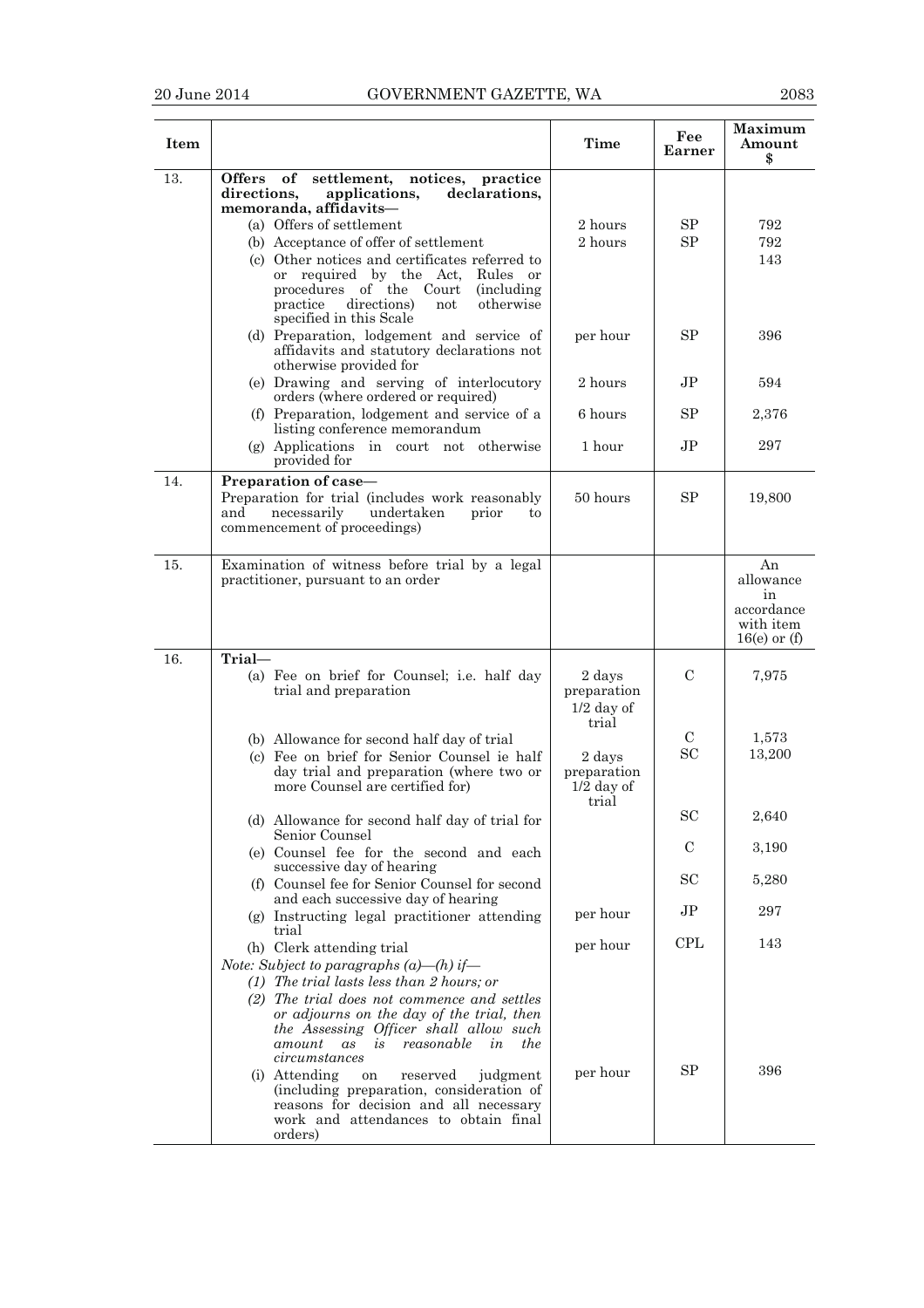## 2084 GOVERNMENT GAZETTE, WA 20 June 2014

| Item              |                                                                                                                                                                                                                                                                                                                                                                                                                                                                                                                                                                                                                                                                                                                                                                              | <b>Time</b>        | Fee<br>Earner                  | Maximum<br>Amount<br>\$                                                                              |
|-------------------|------------------------------------------------------------------------------------------------------------------------------------------------------------------------------------------------------------------------------------------------------------------------------------------------------------------------------------------------------------------------------------------------------------------------------------------------------------------------------------------------------------------------------------------------------------------------------------------------------------------------------------------------------------------------------------------------------------------------------------------------------------------------------|--------------------|--------------------------------|------------------------------------------------------------------------------------------------------|
| 17.               | Pre-trial, mediation, conferrals, or other<br>conferences<br>(a) where required by the applicable Rules<br>of the Court, practice direction, order of<br>the Court or legislation;<br>(b) including informal conferences where<br>reasonably held after commencement of<br>proceedings; and<br>(c) preparation reasonably undertaken for<br>the conferences described in paragraphs<br>$(a)$ and $(b)$ of this item.                                                                                                                                                                                                                                                                                                                                                         | per hour           | SP                             | 396                                                                                                  |
| 18.               | Judgments and orders-<br>(a) Settling and extracting judgment or<br>order<br>(i) with appointment<br>(ii) without appointment<br>(b) Request for certified copy of judgment or<br>order                                                                                                                                                                                                                                                                                                                                                                                                                                                                                                                                                                                      | 1 hour             | J <sub>P</sub>                 | 297<br>198<br>143                                                                                    |
| 19.               | Enforcement—<br>(a) Execution<br>(b) If against land, an additional                                                                                                                                                                                                                                                                                                                                                                                                                                                                                                                                                                                                                                                                                                          | 3 hours            | JP.                            | 198<br>891                                                                                           |
| 20.<br>21.<br>22. | Proceedings<br>Civil<br>court<br>in<br>pursuant<br>to<br>Judgments Enforcement Act 2004 for<br>the<br>following-<br>(a) Means Inquiry<br>(b) Default Inquiry<br>(c) Suspension<br>of<br>enforcement<br>order<br>application<br>(d) Application to cancel or amend an order;<br>For each appearance by legal practitioner<br>For each appearance by clerk<br>Registration of judgments-<br>Registration of judgments including those under<br>Service and Execution of Process Act 1992<br>(Cwith)<br>Assessment of costs including drawing<br>$\text{bill}$<br>(a) Lodgement of bill of costs<br>(b) Drawing bill of costs, copies and service<br>(c) Making an objection to a bill<br>(d) Assessment of costs (including the time<br>spent in preparing for the assessment) | 8 hours<br>3 hours | SP<br><b>CPL</b><br>${\rm SP}$ | 3,168<br>429<br>198<br>55<br>Such<br>amounts<br>as are<br>reasonable<br>in the<br>circum-<br>stances |
| $23. \,$          | Appeals-<br>An appeal to a Magistrate from a decision of a<br>Registrar                                                                                                                                                                                                                                                                                                                                                                                                                                                                                                                                                                                                                                                                                                      |                    |                                | Allowances<br>calculated<br>in<br>accordance<br>with item<br>10                                      |
| 24.               | $Copies-$<br>Copies where necessary, including of documents<br>for which allowance is otherwise made in this<br>Determination                                                                                                                                                                                                                                                                                                                                                                                                                                                                                                                                                                                                                                                | per page           |                                | 0.165                                                                                                |
| 25.               | Accounts and inquiries-<br>Attending on taking accounts, inquiries                                                                                                                                                                                                                                                                                                                                                                                                                                                                                                                                                                                                                                                                                                           |                    | ${\rm SP}$                     | Such<br>amounts<br>as are<br>reasonable<br>in the<br>circum-<br>stances                              |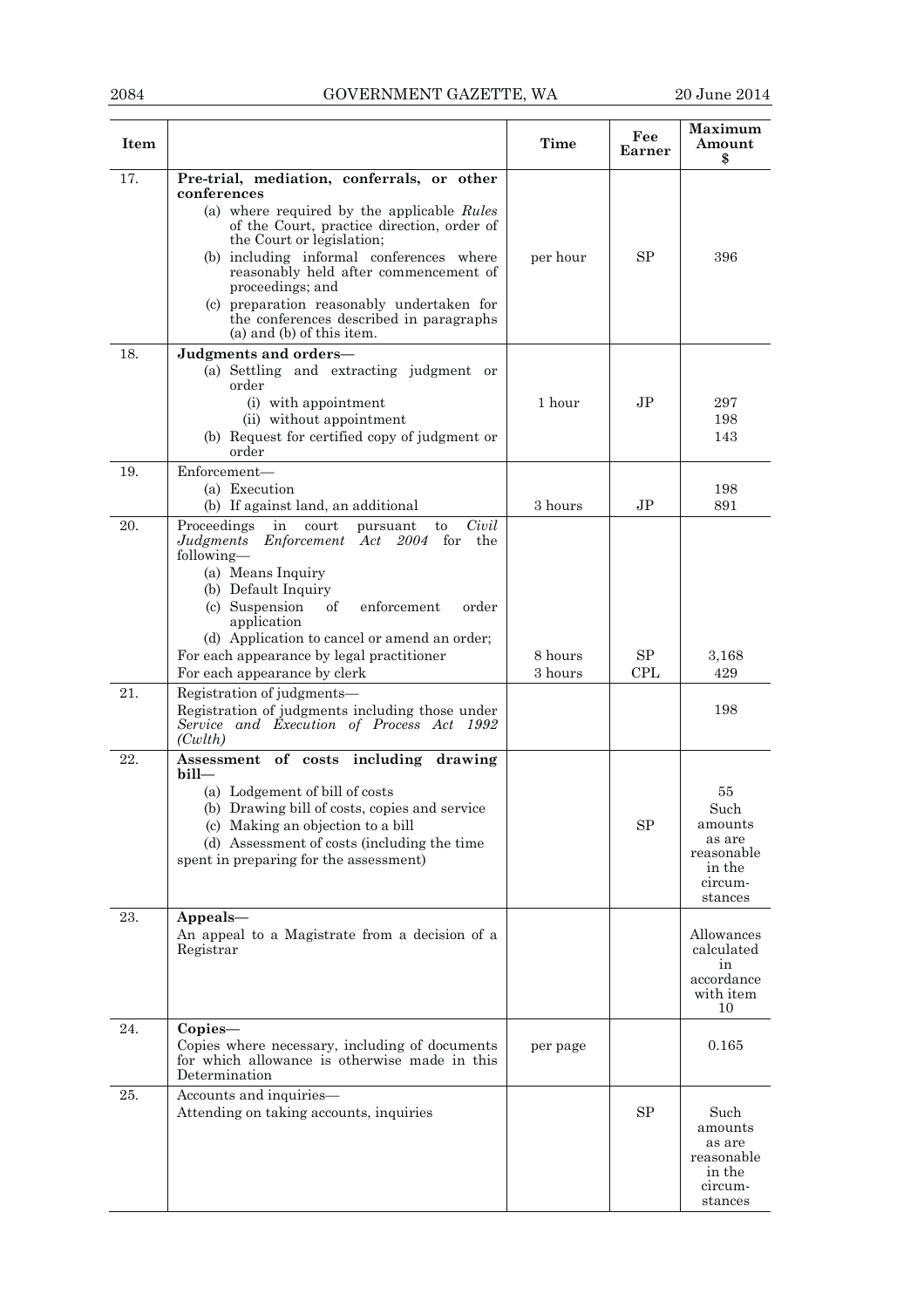| Item |                                                                                                                                                                                                                                                                                                 | Time     | Fee<br>Earner                | Maximum<br>Amount<br>\$ |
|------|-------------------------------------------------------------------------------------------------------------------------------------------------------------------------------------------------------------------------------------------------------------------------------------------------|----------|------------------------------|-------------------------|
| 26.  | Other work—<br>(a) Time reasonably spent by a legal<br>practitioner on work requiring the skill<br>of a legal practitioner (of the standing<br>indicated) but not covered by any other<br>item                                                                                                  | per hour | SPJPI<br>SC/C/<br><b>CPL</b> |                         |
|      | or<br>(b) Time reasonably spent by a legal<br>practitioner, or by a clerk or paralegal of<br>a legal practitioner, on work not covered<br>by any other item or by paragraph (a)                                                                                                                 | per hour | SPJPI<br>SC/C/<br><b>CPL</b> |                         |
| 27.  | Disbursements-                                                                                                                                                                                                                                                                                  |          |                              |                         |
|      | In addition to the fees and charges allowed under this Determination—                                                                                                                                                                                                                           |          |                              |                         |
|      | (a) As between a law practice and client, a law practice may charge and be allowed<br>disbursements necessarily or reasonably incurred; and                                                                                                                                                     |          |                              |                         |
|      | (b) As between party and party, a party may be allowed disbursements incurred by<br>that party except insofar as they are of an unreasonable amount or have been<br>unreasonably incurred, so that subject to the above exceptions, that party is fully<br>reimbursed for its disbursements     |          |                              |                         |
| 28.  | Allowances for witnesses—                                                                                                                                                                                                                                                                       |          |                              |                         |
|      | The amount of any costs to be paid in respect of work done by a legal practitioner in<br>conducting any proceedings in a case may include a reasonable allowance for-<br>(a) witnesses called because of their professional, scientific or other special skill or<br>knowledge; and             |          |                              |                         |
|      | (b) witnesses called other than those covered in paragraph (a). In fixing an allowance<br>for witnesses under paragraph (b), including the Claimant and Defendant, the<br>Assessing Officer may have regard to the amount of salary, wages, or income (if<br>any) actually lost by the witness. |          |                              |                         |

———————————

Made by the Legal Costs Committee on 11 June 2014.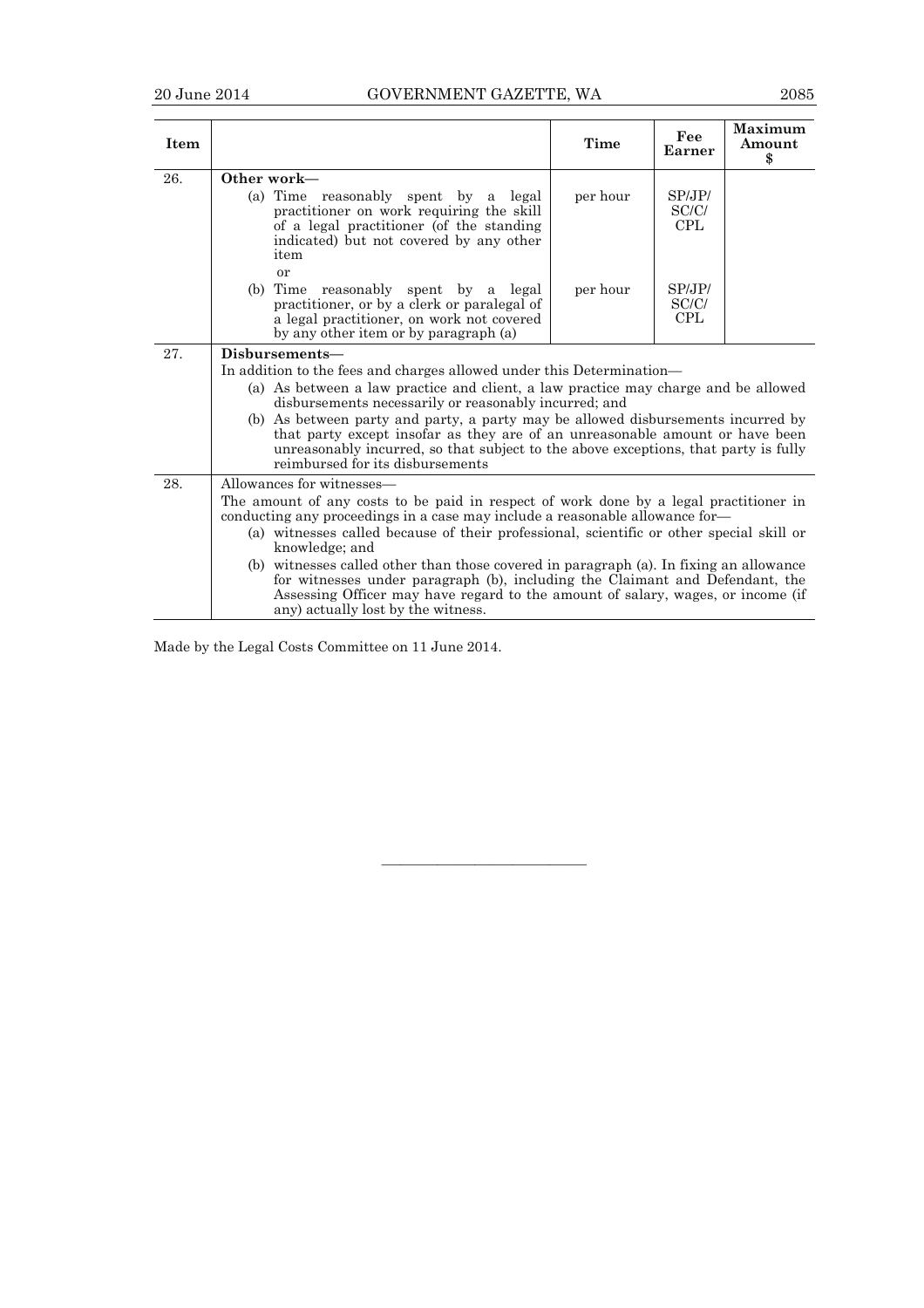## **LEGAL PROFESSION ACT 2008**

## LEGAL PROFESSION (MAGISTRATES COURT) (CRIMINAL) REPORT 2014

Made by the Legal Costs Committee under Division 5 of Part 10 of the *Legal Profession Act 2008*  (**Act**).

### **PART 1—PRELIMINARY**

## **1. Citation**

(1) This Report may be cited as the *Legal Profession (Magistrates Court) (Criminal) Report 2014.*  (2) The Determination set out in the Schedule to this Report is referred to in this Report as the *Legal Profession (Magistrates Court) (Criminal) Determination 2014.* 

(3) The citation for this Report (compared to previous Reports) has been amended to be consistent with the title of the Act.

## **PART 2—NOTICE AND INQUIRIES**

## **2. Notice under section 278 of the Act**

The Legal Costs Committee has complied with the notice provisions of section 278 of the Act.

#### **3. Inquiries and submissions under section 277 of the Act**

Before making the *Legal Profession (Magistrates Court) (Criminal) Determination 2014* the Legal Costs Committee—

- (1) (a) reviewed all submissions received as a result of the notice given under section 278 of the Act;
	- (b) conferred with the Hon. Chief Justice of Western Australia;
	- (c) consulted with the Magistrates Court and the Chief Magistrate;
	- (d) consulted with The Law Society of Western Australia Inc., the Western Australian Bar Association Inc and the Criminal Lawyers Association of Western Australia;
	- (e) reviewed the *Legal Practitioners (Magistrates Court) (Criminal Jurisdiction) Determination 2012*1; and
	- (f) had regard to relevant provisions of the *Magistrates Court Act 2004.*
- (2) (a) In the submissions referred to in paragraph  $3(1)(a)$  above, the lack of parity between the hourly rates allowed for Senior Practitioners practising in the amalgam and those Counsel who are of considerable experience but who have not been appointed as Queens Counsel or Senior Counsel, is noted.
	- (b) The Legal Costs Committee has given serious consideration to whether a distinction between practitioners acting as barristers of more than 10 years post admission experience and those of less than 10 years post admission experience should be made. Having consulted with the profession and with the Chief Justice, the Legal Costs Committee has determined that a structural change of this nature to the Determination is not presently justified.
	- (c) The difference in rates between Senior Practitioners practising in the amalgam and Counsel practising at the independent bar has historically been attributable to the substantially lower costs of practice for those at the independent bar, as compared with practitioners in the amalgam, who generally offer clients a wider range of services.
	- (d) The Legal Costs Committee has not been provided with sufficient evidence that suggests this historical differential has altered so that the costs incurred by members of the independent bar are now proportionally equivalent to those incurred by law practices in the amalgam.
	- (e) Furthermore, to make a structural change to the Determination of the nature identified above, even if the necessary information were made available, it would be necessary for the Legal Costs Committee to consider what would be a likely substantial increase in Counsel rates in light of the consumer protection and access to justice objectives of the Determination. This in turn would include giving consideration to the fact that many practitioners, including those at the independent bar, already enter into written agreements under the Act at rates which are in excess of those provided for in the Determination.

## **PART 3—REPORT OF LEGAL COSTS COMMITTEE'S CONCLUSIONS**

#### **4. Hourly rates and scale of costs**

 (1) The Legal Costs Committee notes that the criminal jurisdiction of the Magistrates Court covers a wide range of summary criminal matters.

(2) Subject to the matters referred to in sub-clause (7) below, the Legal Costs Committee considers that as a consequence of the position stated in subclause 4(1), it is appropriate for a general scale of fees based on hourly rates to continue to apply to the time reasonably taken to perform the services provided by a law practice in, or for the purposes of contentious business in the criminal jurisdiction of the Magistrates Court.

 $\overline{a}$ 

<sup>1</sup> Published in Gazette 29 October 2012.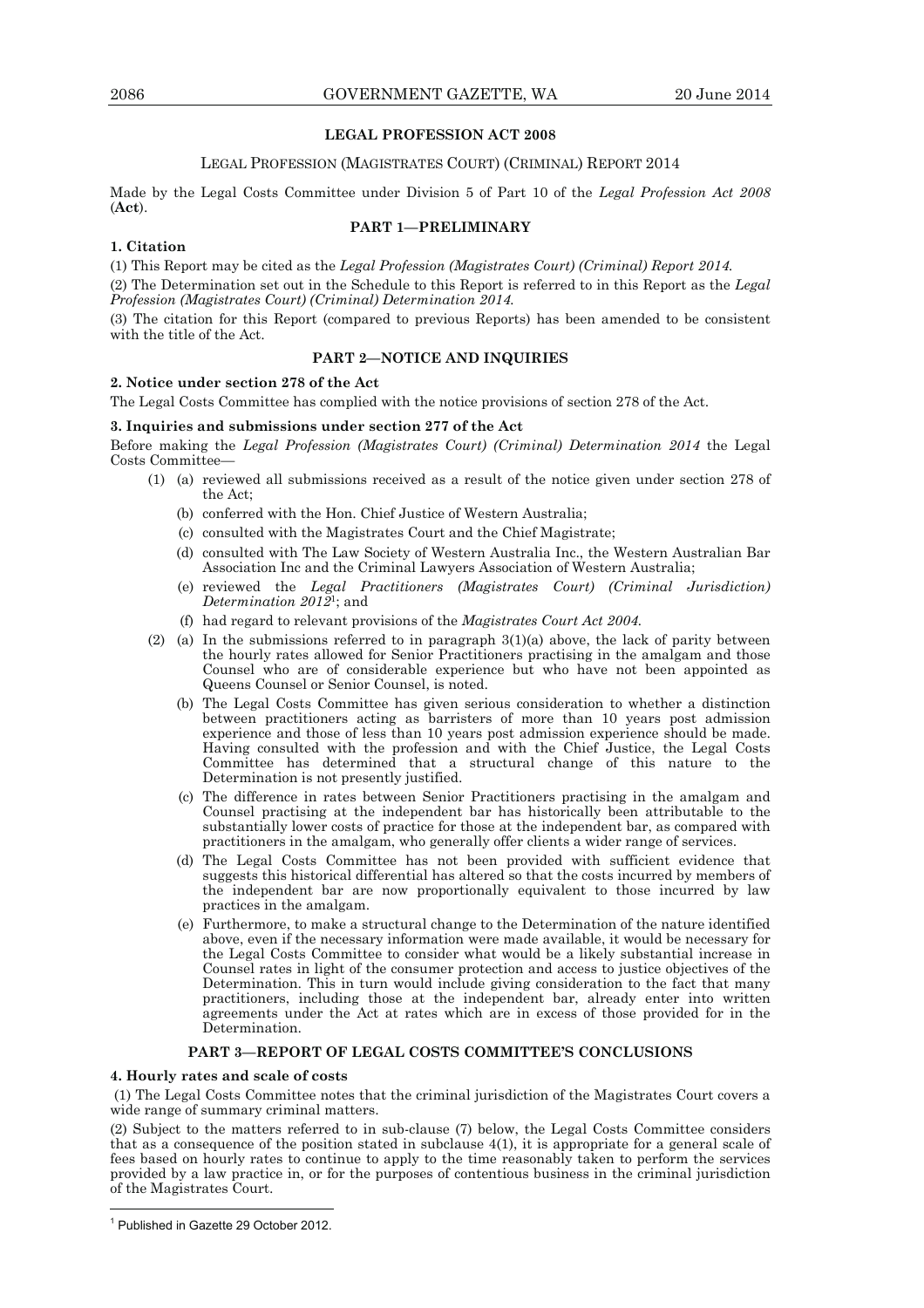(3) It is the recommendation of the Legal Costs Committee that—

- (a) as a result of the inquiries and submissions described in clause 3;
- (b) having considered the impact of relevant Australian Bureau of Statistics data;
- (c) having considered submissions and data from The Law Society of Western Australia; and
- (d) taking into account the incidental administrative implications of the calculation of the Goods and Services Tax,

the appropriate hourly rates referred to in subclause 4(2) be varied from the hourly and daily rates used in the *Legal Practitioners (Magistrates Court) (Criminal) Determination 2012* as the basis for the recommended scale of costs which have generally been rounded up or down to represent various increases of approximately 6% inclusive of the Goods and Services Tax and for administrative convenience, divisible by 11. Those rates are set out in the Table to clause 4 of the *Legal Profession (Magistrates Court) (Criminal) Determination 2014.* 

(4) It is the recommendation of the Legal Costs Committee that the hourly rates charged by law practices under the *Legal Profession (Magistrates Court) (Civil) Determination 2014* should be adopted as the basis for costs for the supply of legal services covered under the *Legal Profession (Magistrates Court) (Criminal) Determination 2014.* 

(5) The hourly rates referred to in subclause 4(4) are set out in Table A of the *Legal Profession (Magistrates Court) (Criminal) Determination 2014.*

(6) It is further the recommendation of the Legal Costs Committee that Table B of the *Legal Profession (Magistrates Court) (Criminal) Determination 2014* should be adopted as the basis for costs for the supply of those legal services itemised in that Table.

(7) The Legal Costs Committee notes its recommendation in the *Legal Practitioners (Magistrates Court) (Civil) Report 2012*<sup>2</sup> that having regard to the input of the Chief Magistrate, the Determination should allow for only one adjournment unless additional adjournments are justified in the view of the presiding Magistrate or are otherwise permitted by the Court in its usual practice in a specialist list or court. Additionally, the Legal Costs Committee understands from the Court's experience, a distinction should be made between initial bail applications and an application for variation to bail conditions as well as between short pleas in mitigation and longer pleas in mitigation.

(8) The recommendations of the Legal Costs Committee are not intended to override any entitlement of a law practice to make a written agreement as to costs with a client under the Act or any successor legislation*.*

> TED SHARP, Chairman. ANGELA GAFFNEY, Member. CLARE THOMPSON, Member. MARCUS COCKER, Member. JANICE DUDLEY, Member. MATTHEW CURWOOD, Member.

Schedule

————

## **LEGAL PROFESSION ACT 2008**

LEGAL PROFESSION (MAGISTRATES COURT) (CRIMINAL) DETERMINATION 2014

Made by the Legal Costs Committee under section 275 of the *Legal Profession Act 2008* (**Act**).

#### **1. Citation**

(1) This Determination may be cited as the *Legal Profession (Magistrates Court) (Criminal) Determination 2014.*

(2) The citation for this Determination (compared to previous Determinations) has been amended to be consistent with the title of the Act.

#### **2. Commencement**

This Determination comes into operation on 1 July 2014.

### **3. Application**

 $\overline{a}$ 

 (1) This Determination applies to the remuneration of law practices in respect of work undertaken for the purposes of criminal proceedings in the Magistrates Court.

(2) This Determination does not apply to the remuneration of law practices based on costs incurred in respect of work carried out before the commencement of this determination.

#### **4. Maximum hourly and daily rates**

(1) The hourly rates set out in Table A below are the maximum hourly rates, inclusive of GST, which the Legal Costs Committee determines shall be used to calculate the remuneration of law practices in respect of time reasonably taken to perform services in or for the purposes of work undertaken by law practices in respect of criminal proceedings before the Magistrates Court.

<sup>&</sup>lt;sup>2</sup> Published in Gazette 29 October 2012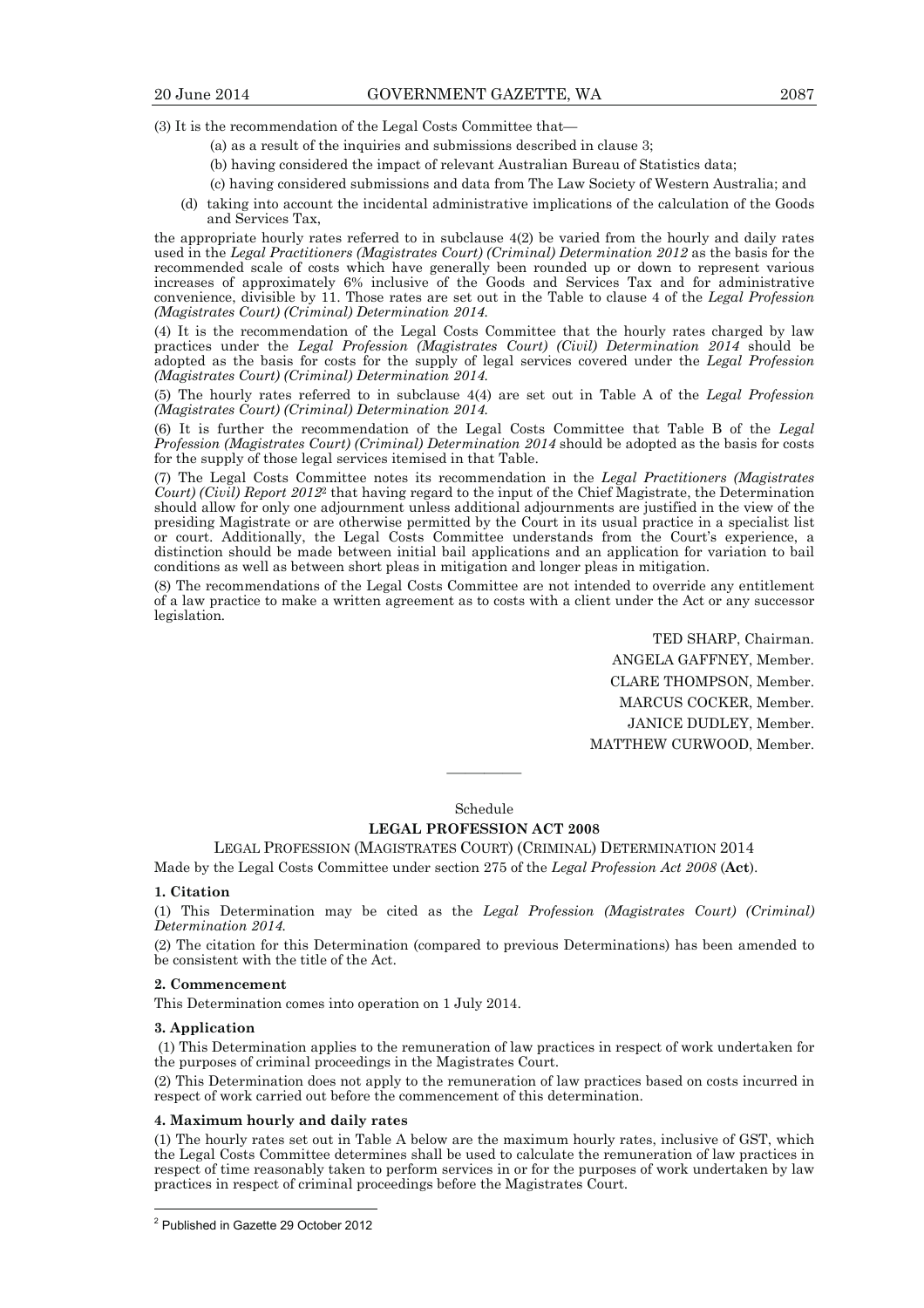(2) The Rates referred to in paragraph (a) were ascertained in the manner set out in clause 4 of the *Legal Profession (Magistrates Court) (Criminal) report 2014.*

(3) The daily rates set out in Table B below are intended to cover all work done on a hearing or trial day whether in or out of court including preparation of written submissions and are not intended to be supplemented in any way by additional hourly charges given that the maximum number of hours allowed for the daily rate is 10 hours per day.

(4) The items in Table B are not intended to be calculated on the basis of a minimum 6 minute unit.

## **5. Adjournments, Bail Applications and Pleas in mitigation**

(1) The Legal Costs Committee has resolved that having regard to comments from the Chief Magistrate and the circumstances noted in clause 4(7) of the Report, it is appropriate to continue and include amendments to item 1 (to recognise that multiple adjournments should generally be discouraged and are an inefficient use of the Court's time), item 2 (to distinguish between initial bail applications and applications for variations of bail conditions) and the introduction of a new item 8 (pleas in mitigation).

(2) The reframing of Item 1 in Table B as first set out in the *Legal Profession (Magistrates Court) (Criminal) Determination 2014*, is intended to encourage the speedy progress of a matter to trial or other final conclusion, avoiding multiple adjournments. Item  $1(c)$  is not intended to cover routine adjournments granted at the request of a practitioner, which are included in the allowance in item 1(a). Item 1(c) is intended to provide an allowance for adjournments arising from the Court's usual practices in specialist lists or courts, e.g. the Drug Court or Mental Health List.

#### **Table A**

| Fee Earner                                                                                 |             | Maximum<br>allowable<br>rates |
|--------------------------------------------------------------------------------------------|-------------|-------------------------------|
| Senior Practitioner (admitted for 5 years or more)<br>(SP) $\alpha$                        | hourly rate | \$396                         |
| Junior Practitioner (admitted for less than 5 years)<br>(JP) $\alpha$                      | hourly rate | \$297                         |
| Clerk/Paralegal (C/PL)                                                                     | hourly rate | \$143                         |
| Counsel fees charged as a disbursement to law practices<br>or charged by in-house Counsel— |             |                               |
| Counsel $(C)^*$                                                                            | hourly rate | \$319                         |
|                                                                                            | daily rate  | \$3,190                       |
| Senior Counsel (SC) <sup>†</sup>                                                           | hourly rate | \$528                         |
|                                                                                            | daily rate  | \$5,280                       |

- $\alpha$  The reference to Junior Practitioner or to Senior Practitioner in this Determination includes all legal practitioners even if the services were rendered in another State or Territory. Where a local practitioner has held an interstate practice certificate, the length of admission in that other jurisdiction is to be counted in assessing that practitioner's years of admission for the purposes of this Determination.
- \* The reference to Counsel in this Determination means a practitioner acting as a barrister other than a Senior Counsel.
- † The reference to Senior Counsel in this Determination means a person within the meaning of item 11 or item 12 of Regulation 5(2) of the *Legal Profession Regulations 2009* (WA).

#### **6. Costs**

(1) Subject to the provisions of the Act permitting a law practice to make a written agreement as to costs with a client, the costs of or in relation to a prosecution of an accused (inclusive of GST and counsel fees, but exclusive of other disbursements)—

- (a) recoverable by one party from another party; or
- (b) payable by a party to that party's own law practice,

shall not exceed the amounts set out in Table B.

(2) Each item of the Scale of Costs specifies a dollar amount. The purpose is to indicate the maximum amount for the work indicated in the item, but on assessment, less might be allowed. In no respect is the Scale to be seen as providing a minimum charge for any work. The reason for stating the number of hours estimated to be necessary to perform each of the items of work described in the Scale is to provide guidance to the Assessing Officer when dealing with the question of costs so that the Assessing Officer has some idea how much time is reasonably necessary to perform the work in most cases.

(3) Work undertaken by Senior Counsel shall be allowable in accordance with the rates in the Table A of this Determination.